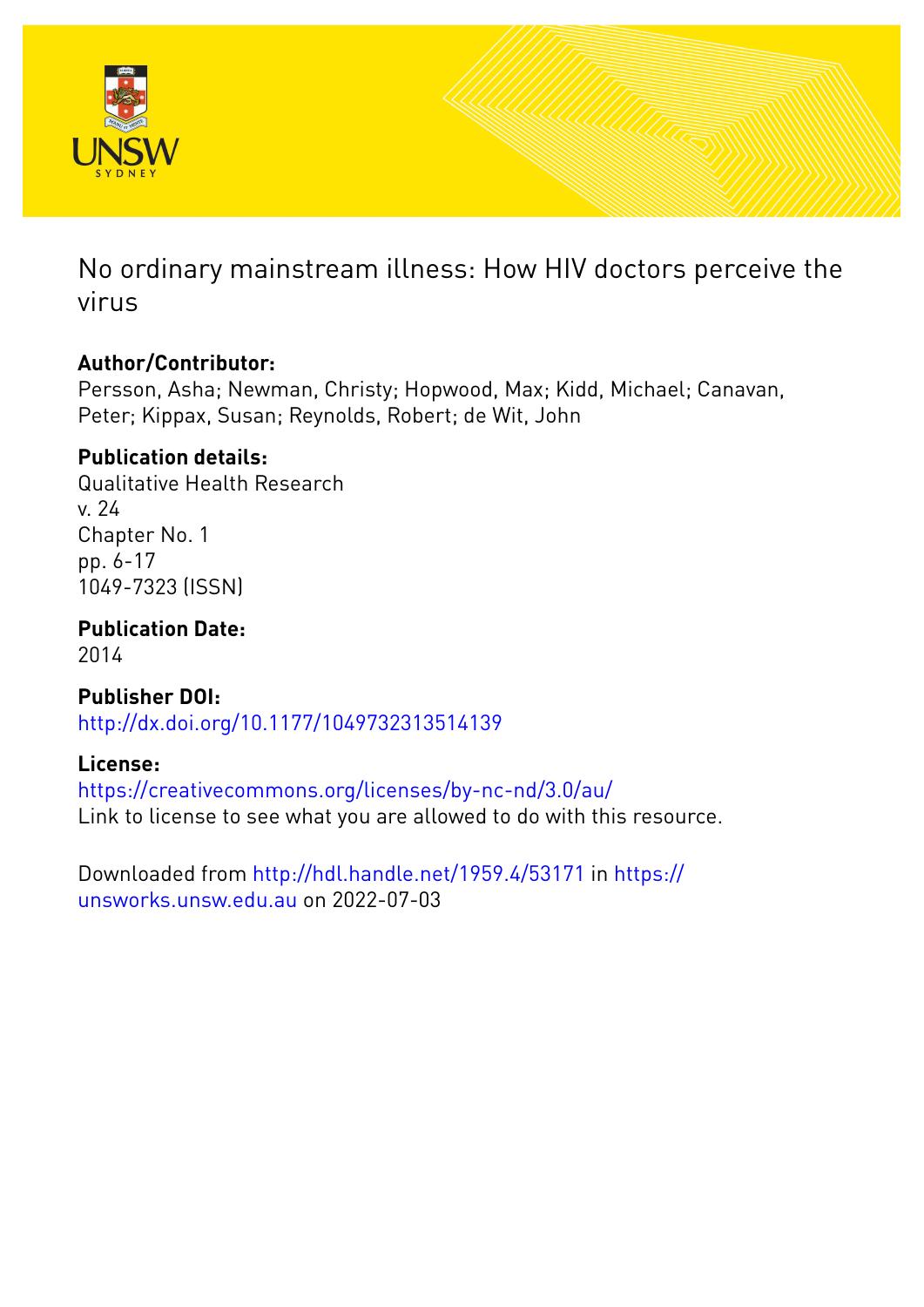This is the final post-print version of an article published as:

Persson, A., Newman, C.E., Hopwood, M., Kidd, M.R., Canavan, P.G., Kippax, S.C., Reynolds, R.H., de Wit, J.B. (2014) No ordinary mainstream illness: How HIV doctors perceive the virus. *Qualitative Health Research*, 24(1): 6-17.<http://dx.doi.org/10.1177/1049732313514139> *Qualitative Health Research* is available online at: <http://qhr.sagepub.com/>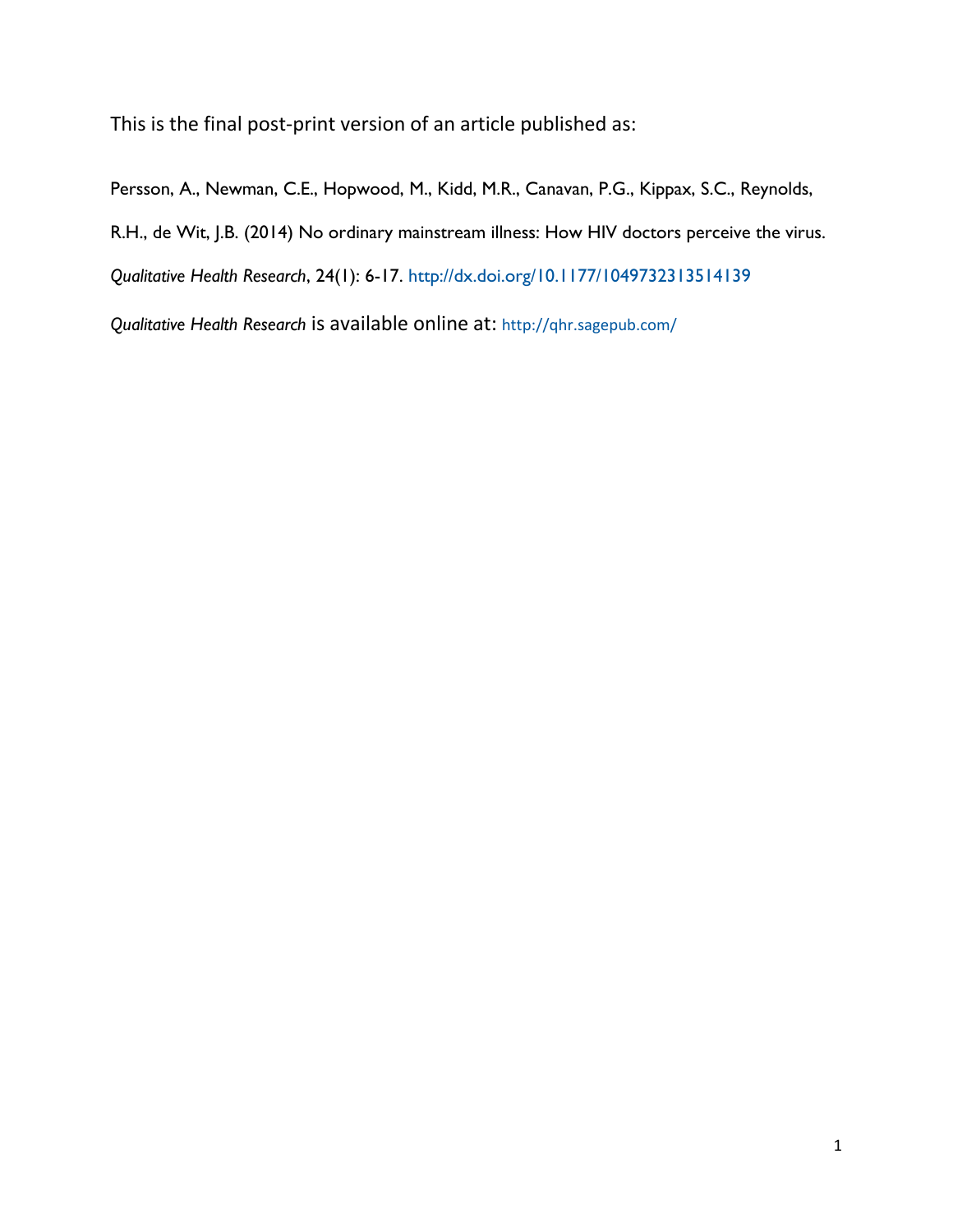### **Abstract**

Research has shown that social representations of HIV can constitute barriers to health workers' willingness to provide HIV care. Considering a growing shortage in the HIV primary workforce in western countries, we examine how HIV is perceived today by doctors involved in its care. In 1989 Sontag predicted that once the virus became better understood and treatable, the dehumanising meanings that defined the early epidemic would vanish and HIV would turn into an ordinary illness. However, research shows that HIV still carries stigma, including in the health care sector. Drawing on qualitative interviews, we found that HIV doctors in Australia perceived HIV as a far from ordinary chronic illness, because of its extraordinary history and its capacity to extend in multiple clinical and social directions. These rarely explored perspectives can contribute to the social reframing of HIV and to strategies to build a dedicated HIV workforce in Australia and elsewhere.

#### **Keywords**

health care, primary; HIV/AIDS; illness and disease, social construction; relationships, patientprovider; research, qualitative; stigma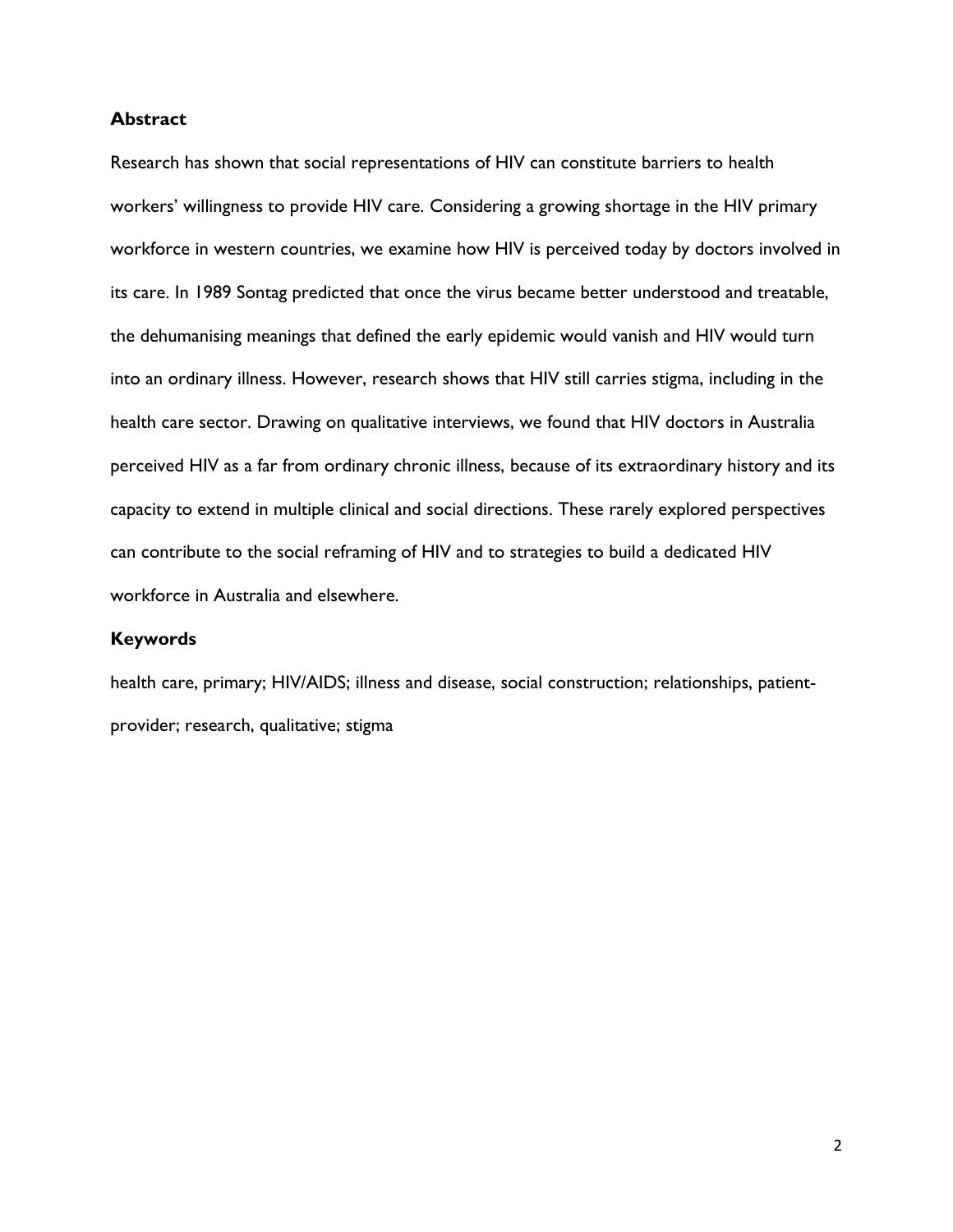In 1989, writer and political activist Susan Sontag concluded her seminal essay "AIDS and its metaphors" with a call to challenge the social and political deployment of AIDS as a repository for our deepest fears. The disease, she argued, needed to be detached from its abundance of unsavoury and dehumanising metaphors, which inflicted untold stigma and elicited so much guilt and shame (1990, p. 182). Writing at the end of the decade that saw the emergence of HIV/AIDS, Sontag hoped that AIDS would one day become just an "ordinary" illness no longer fraught with meanings. She predicted that this would happen once the virus became "much better understood and, above all, treatable" (1990, p. 181). Since the time of Sontag's musings, HIV/AIDS has undergone an astonishing transformation quite unlike any other major contemporary disease. As a result of effective treatments, HIV/AIDS has made a transition from a lethal and devastating disease to a manageable chronic condition for many people with HIV in the developed world (Siegel & Lekas, 2002). Clinically, HIV is now a very different illness to what it once was even just a decade or two ago.

Socially, the disease has also changed. The extreme terror and demonization that surrounded HIV during the early epidemic have greatly subsided over time with the dramatic reduction in mortality, along with a growing insight that the virus is nowhere near as transmissible as first feared, nor contained to particular marginalized populations. However, as relatively recent research has suggested, it would be premature to argue that HIV is now widely perceived in developed countries as a mainstream chronic disease on par with diabetes and asthma, or that HIV does not still carry some stigma in the community, including in parts of the health care sector (Persson, Barton, & Richards, 2006; Hutton, Misajon, & Collins, 2012; Kinsler, Wong, Sayles, Davis, & Cunningham, 2007; Sayles, Ryan, Silver, Sarkisian, & Cunningham, 2007). The revolution that has taken place within HIV medicine has not necessarily translated in a comprehensive way to the broader society and broader health care sector. So if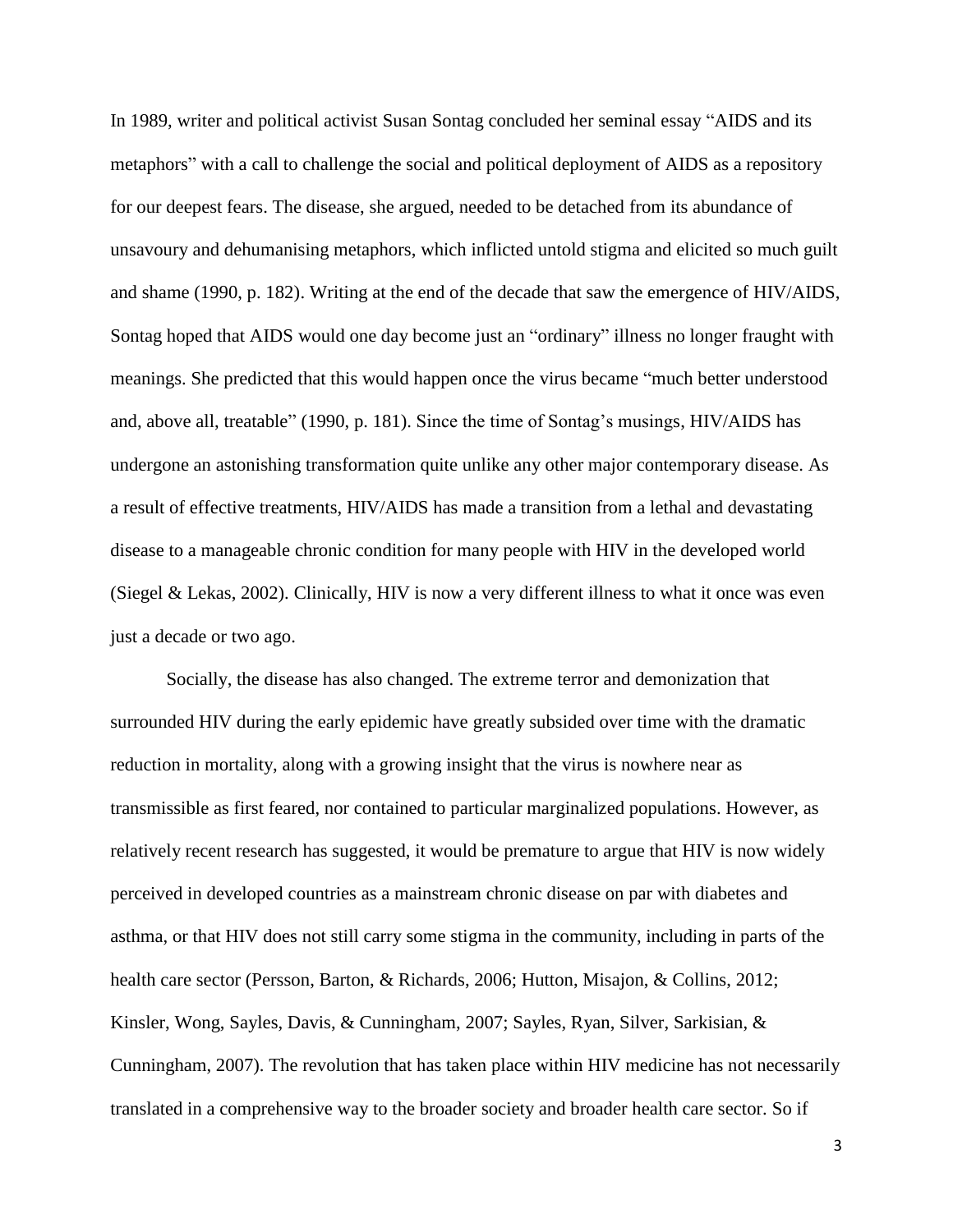HIV infection is not yet "just an illness," as Sontag envisaged; how is the virus and those affected by it perceived today?

To explore this question, we draw on a larger study that examined the role of the HIV general practice workforce in Australia in the context of a changing epidemic and its impact on HIV care. Researchers have argued that perceptions of HIV among health care workers and medical students have implications for the future clinical care of the disease (Martin & Bedimo, 2000; Patsdaughter, Grindel, O'Connor, & Miller, 1999). As treatment advances continue to improve health and longevity for people with HIV, the demand for HIV primary care services will also, by extension, continue to grow because the number of people with HIV gradually increases. Indeed, there are emerging concerns about an impending HIV workforce shortage in Australia (Mallitt, Jansson, Crooks, McGuigan, Wand, & Wilson, 2012), in the United States (Adams, Chacko, Guiton, & Aagaard, 2010) and the United Kingdom (Defty, Smith, Kennedy, Perry, & Fisher, 2010). In our study, we identified similar concerns about the sustainability and capacity of the HIV general practice workforce in Australia to care for people with HIV as this population grows, ages and moves increasingly outside of metropolitan areas (Newman, de Wit, Kippax, Reynolds, Canavan, & Kidd, 2012).

At the end of 2011, an estimated 24,700 people were living with a diagnosed HIV infection in Australia, which has a population of nearly 23 million. The country's HIV epidemic can be described as low-level, relatively stable, and concentrated primarily among gay men in urban areas. However, over the past decade, surveillance data indicate that HIV infections are rising and that the demographic and geographical profile of the epidemic is gradually shifting (Kirby Institute, 2012). This will have increasing implications for HIV medical care in different parts of Australia (Carman, Grierson, Pitts, Hurley, & Power, 2010). HIV care is currently provided in a range of settings, including public hospital outpatient units and sexual health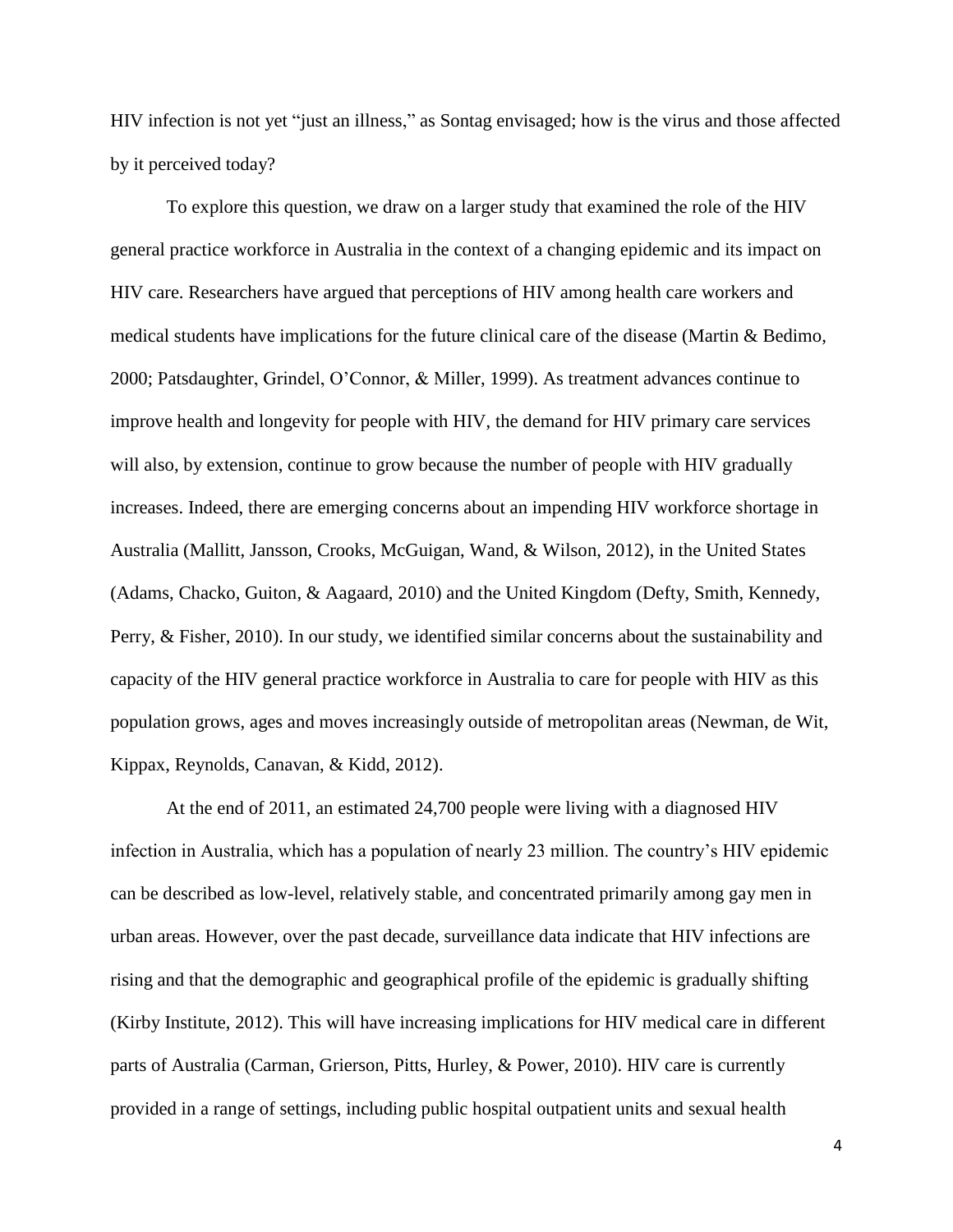centres. However, a special feature of the Australian approach is that care is also available from general practitioners (GPs) working in private community-based medical practices (Pell, Donohoe, & Conway, 2008). Approximately 120 GPs across Australia are currently accredited to prescribe HIV medication, which amounts to less than 1% of the total GP population nationally (Australasian Society for HIV Medicine, 2013).

Interviews with key stakeholders who participated in the first phase of our study suggested that "the ways in which HIV medicine is 'represented' (or perhaps even socially constructed) will influence who wants to do that work" (Newman, Kidd, de Wit, Reynolds, Canavan, & Kippax, 2011, p. 1156). To explore this idea further, we consider a critical yet rarely examined perspective in the literature on social representations of HIV: that of GPs who provide care to HIV-positive people. Attitudes toward HIV and HIV patients among general health care workers have been reasonably well-documented (see Martin & Bedimo, 2000; Lawlor & Braunack-Mayer, 2004). However, little is known about how HIV doctors themselves perceive the virus and those affected by it, or indeed how they might make sense of stigmatising meanings that still linger even as the clinical prognosis of HIV has radically changed.

In our analysis of qualitative interviews with HIV GPs, we found that HIV continued to be positioned as a disease with a distinct capacity to resonate and ramify beyond the virus' biological existence. However, HIV was no longer seen as giving rise to an "epidemic of signification" (Treichler, 1987), but rather to an epidemic of complexities and comorbidities. Our analysis also revealed an intricate tension between calls for greater mainstreaming of HIV medicine and an emphasis on HIV and its care as historically and socially unique. Understanding the perspectives of those who practice contemporary HIV medicine adds another important voice to the "social construction" of HIV, which can contribute to debates and strategies around how to develop and sustain a dedicated workforce in the primary care management of HIV.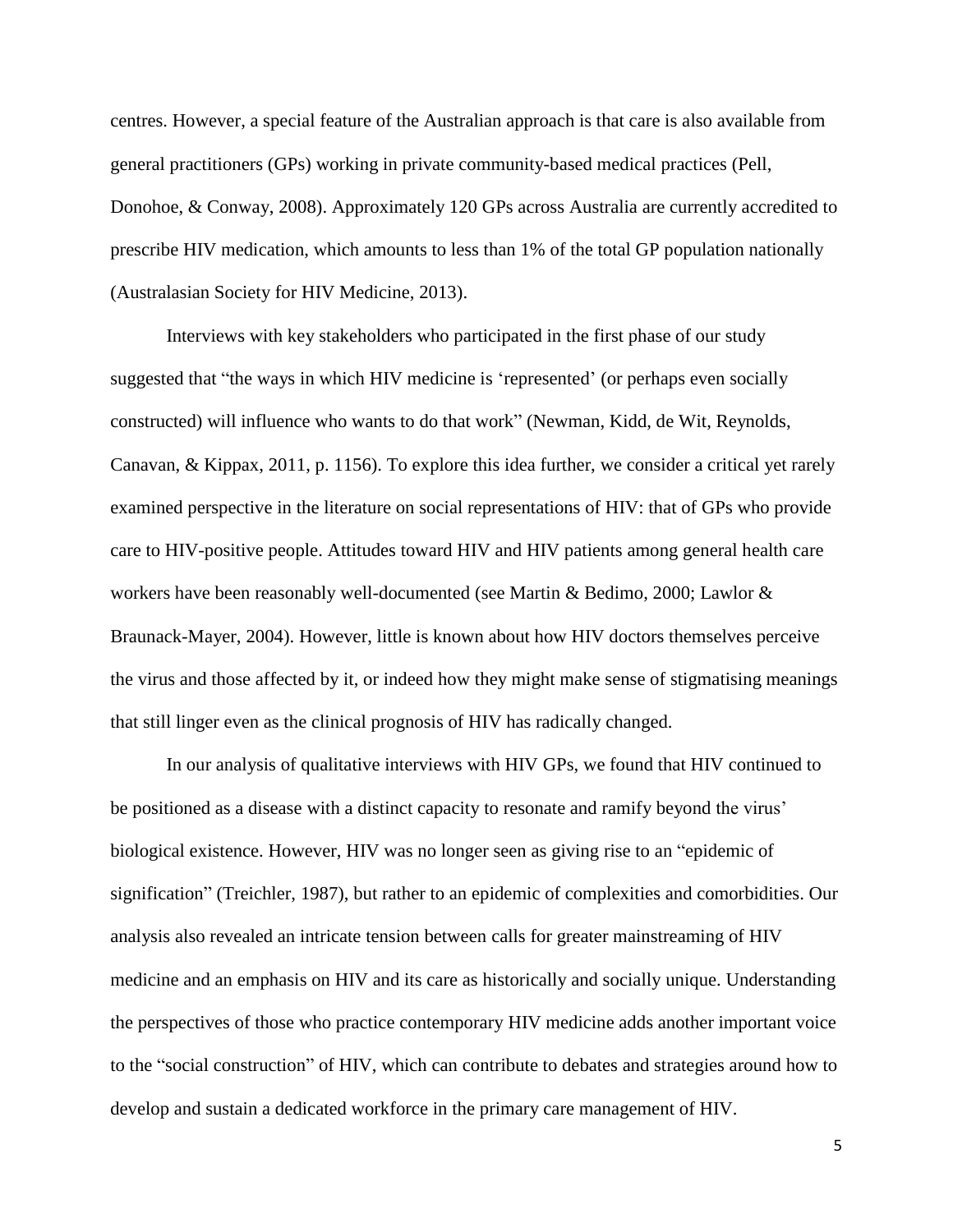#### **An Epidemic of Signification**

Across the Western world, the early epidemic gave rise to a plethora of biomedical and popular representations of the virus. The immense power of HIV to generate meanings was famously referred to by Paula Treichler in 1987 as "an epidemic of signification". Treichler's turn of phrase captured how the replication of the virus in people's bodies was paralleled by the replication of a "dense discursive jungle" as society and scientists grappled with this new disease, wildly speculating how it spread, who was at risk and who was to blame (1987, p. 272). As she and other scholars (e.g. Clatts & Mutchler, 1989; Sontag, 1990) have noted, the enumerations were endless: God's punishment, contagion, gay plague, decay, disintegration, death, invasion, warfare, battlefield, chaos, doom, promiscuity, deviance, decadence, perversity, zoophilia, carriers, perpetrators, victims, vectors, pariahs, lepers, terrorism, scientific experiment gone wrong, government plot, cold war conspiracies, and on it went.

As many scholars have observed, HIV's intense symbolic resonance was embedded in a complex array of cultural anxieties and morally charged meanings around selfhood, corporality, suffering and mortality. Because of this capacity to evoke deep-rooted fears, HIV became invested with profound stigma. Risk and blame were deflected onto "others," primarily onto already socially marginalized groups, following existing patterns of inequality and prejudice, such as homophobia, sexism and racism. Acquiring HIV thus became associated with particular identities (gay men, drug users, sex workers, blacks) rather than with particular practices, because these "others" were attributed with deviant characteristics (depravity, excess, perversion) that were deemed to be the source and conduit of the disease (Deacon, 2005; Gilman, 1988; Herek & Glunt, 1988).

A substantial body of research has shown that these stigmatising meanings were rife also within the health professions in western countries and constituted a critical barrier to working in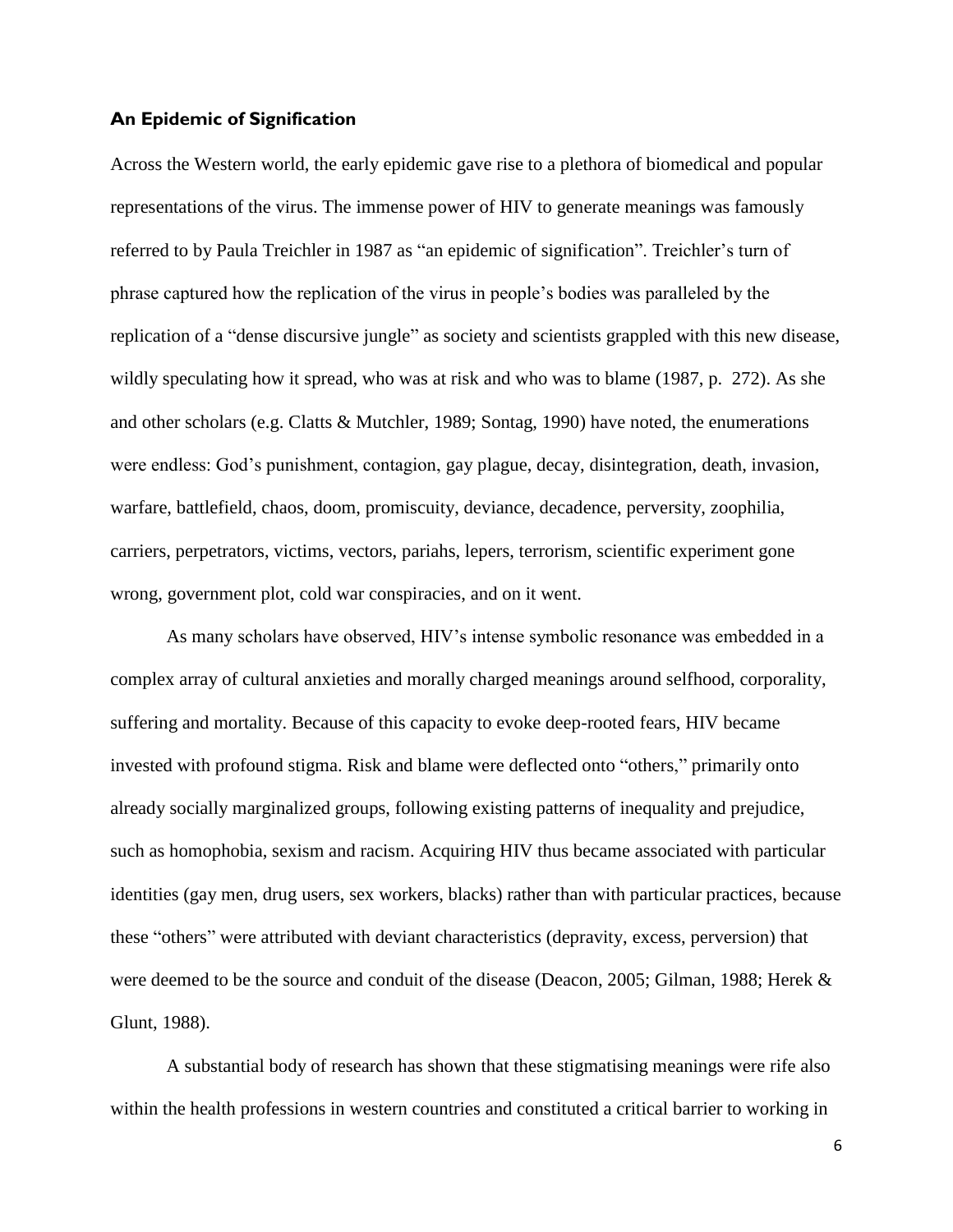HIV medicine and caring for patients with HIV. Through to the late 1990s, numerous studies in the USA, Europe and Australia showed that, despite relatively high levels of knowledge about HIV and its transmission, the virus continued to evoke irrational fears of infection among some nurses, physicians and medical students. These studies also revealed widespread homophobic and judgmental attitudes toward marginalized populations most commonly affected by HIV, along with an unwillingness to provide HIV care, concerns around professional reputation and stigma by association (Bermingham & Kippax, 1998; Kopacz, Grossman, & Klamen, 1999; McCann, 1999; Morin, Obadia, Moatti, & Souville, 1995; Van Serveleen, Lewis, & Leake, 1988). A more recent U.S. study showed that although there had been a substantial reduction in homophobia among physicians since the 1980s, HIV-phobia remained relatively persistent (Smith & Mathews, 2007).

However, some past studies also found that more contact with HIV patients was associated with less prejudice (Bermingham & Kippax, 1998; McCann, 1997) and that initial fears around working with affected populations diminished as a result of clinical experience, which helped to humanize people with HIV (Patsdaughter et al., 1999). Conversely, as some researchers speculated, clinicians who were already non-judgmental of gay men and other affected groups were perhaps more likely to be drawn to work in the field of HIV to begin with (Bermingham & Kippax, 1998). Adding another layer to the picture, a multi-state U.S. survey conducted in the HIV treatment era suggested that reluctance to treat HIV patients was not associated with homophobia or fear of contagion as previous studies found, but was more likely related to a lack of training and a perception of HIV medical management as highly complex (Martin & Bedimo, 2000).

Given such findings, it is surprising that overall so little research attention has been given to those who have daily contact with HIV patients and are intimately involved in their care. A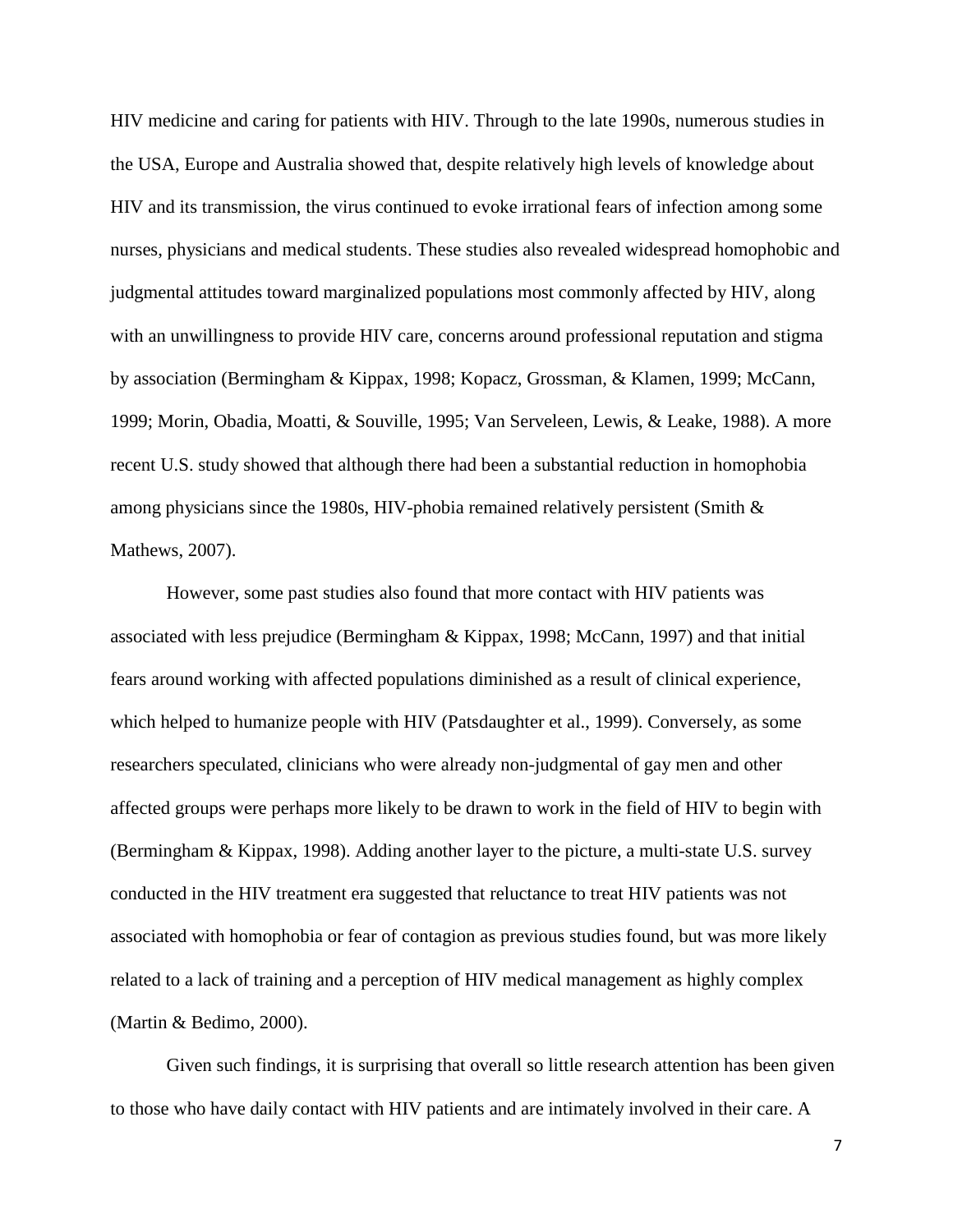few notable exceptions have examined clinicians' experiences in the so called post-AIDS period following the introduction of effective treatments in Australia (Lowth, Yallop, Reid, & Fitzgerald, 1999; Yallop, Lowth, Fitzgerald, Reid, & Morelli, 2002) the UK (Rosengarten, Imrie, Flowers, Davis, & Hart, 2004) and San Francisco (Gerbert, Bronstone, Clanon, Abercrombie, & Bangsberg, 2000). Ambivalence was a common theme in these studies. Although the clinicians clearly welcomed the dramatic changes brought about by treatments, they also expressed a sense of loss around the emotional intensity and pioneering spirit of the early epidemic. In their view, the post-AIDS epidemic had become less personal, more technical and defined by greater complexity and uncertainty for both clinicians and patients. Given that the epidemic has continued to change substantially since that time and is currently facing new challenges; it is timely to again examine the perspectives of those who are invested with the professional rights and responsibilities of determining what HIV means today as a clinical and public health issue. **Method**

The HIV General Practice Workforce Project was a three-year Project Grant funded by the National Health and Medical Research Council. The aim of this project was to identify the factors that influence Australian GPs to pursue and sustain a special interest in HIV medicine across different caseload and geographical settings. Data included interviews with policy key informants (Newman et al., 2011; Newman et al., 2012) as well as with clinicians providing HIV care in general practice. Ethics approval was received from the National Research and Evaluation Ethics Committee of the Royal Australian College of General Practitioners and ratified by the Human Research Ethics Committees of participating universities.

To comprehensively address the aim of the research, our analysis of this data has focused on a range of complex and related dimensions of HIV care, which are presented in a series of published and forthcoming publications. In this article, we focus on the interviews conducted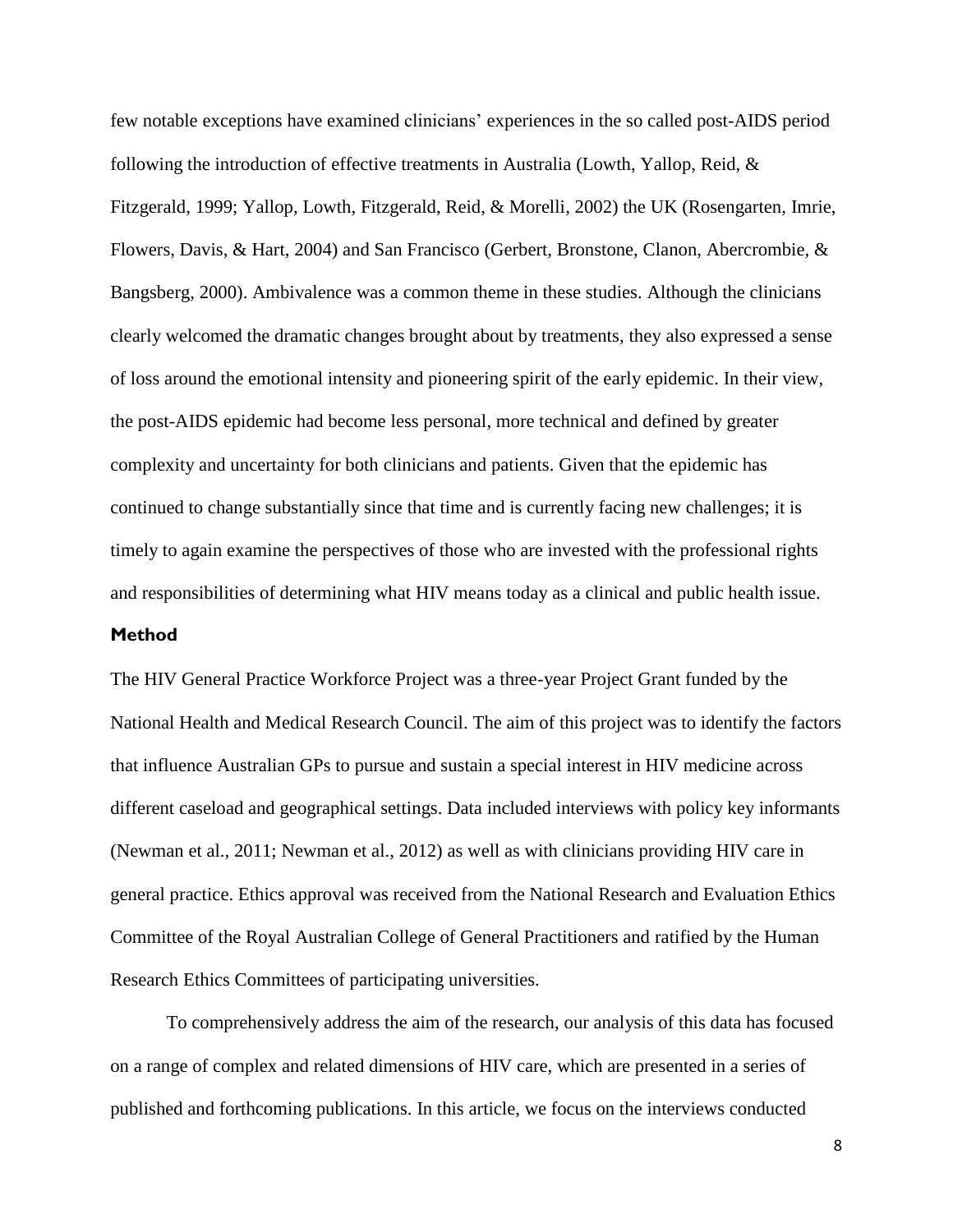with 31 GPs who were (at that time) actively engaged in providing HIV medical care and who had received special accreditation to prescribe HIV medications in general practice settings. Indepth interviews were conducted either in person (21) or by phone (10) between September 2010 and October 2011. We used a semistructured question guide to examine the career trajectories, motivations and experiences of these HIV GPs. All were offered AU\$150 reimbursement in recognition of lost income. Participants included 19 men and 12 women. Although not requested, more than half (18) offered a description of their sexual identity as gay (12) or heterosexual (6). Other demographics include age range (32-62; more than half aged 50 and older), and ethnicity (24 self-identified as Anglo-Australian; seven as Asian, European or Middle Eastern).

Almost all received their medical training in Australia, with the one exception also trained in an English-speaking developed country. Participants had experience in caring for people with HIV across all states and territories, but mainly in New South Wales, Victoria, Queensland and South Australia. Almost all (27) were based in metropolitan settings with the other four located in regional Australia. Slightly more than half (18) reported a high caseload of HIV positive patients, with the remaining (13) participants reporting fewer HIV-related consultations. In this article, we distinguish between GPs who became involved before (15) and after (16) the introduction of effective HIV treatments in 1996.

Christy Newman was responsible for overseeing participant recruitment, scheduling interviews, conducting most interviews, and managing interview transcription and deidentification. Asha Persson developed the analysis of these transcripts by identifying key themes and subthemes in the data and organising these into a meaningful coding framework. This process was informed by guidelines for thematic analysis (Braun & Clarke, 2006), identifying recurrent patterns in the data and testing these through comparison with variations both within potential themes and across the whole data set. The manuscript was then workshopped by the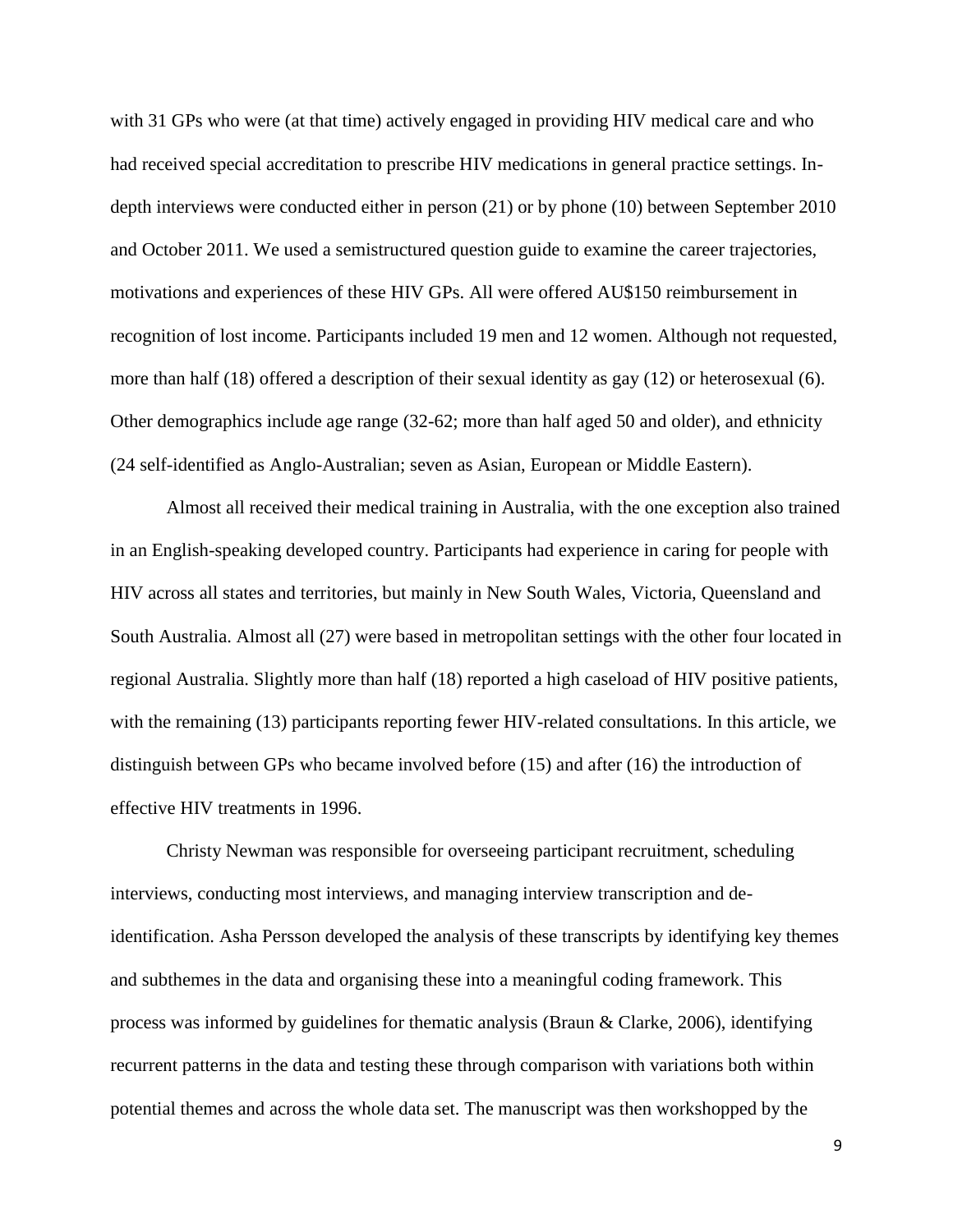writing team, drawing on the areas of expertise of each author including HIV prevention, care and treatment, HIV patient advocacy and community histories, and experiences of living with HIV. Rigour was ensured through an iterative process of discussion and revision, both within the writing team and in consultation with the study's Expert Committee including representatives of Australia's peak HIV and general practice organizations.

### **Results**

Similarly to the HIV doctors who participated in a UK study conducted in the post-AIDS period by Rosengarten and colleagues (2004), the GPs in our study spoke about the current epidemic through "a historical lens" that served to contextualize how vastly different HIV and its care are today. Those who were involved in the early epidemic recalled their memories of that time, likening it to "a war" in which they were in constant "crisis mode." It was an exhausting, stressful and confronting time for these early GPs, many of whom identified as gay, as they provided palliative care for dying peers and witnessed their communities go through enormous pain and grief amidst intense social hostility. It was widely agreed that the crisis changed with the advent of effective treatments in the mid-1990s and that, as one GP stated, "being an HIV doctor these days is, in a lot of ways, a lot easier".

#### *So Much More than a Virus*

The sense of loss among clinicians in the post-AIDS era, which was identified by previous studies, was not expressed by any of the early GPs in our study. As one of those GPs put it, "I think the really exciting days are over, which is a good thing." The "depression" and "impotence" that many recalled feeling in the face of the relentless death and suffering of that era had now been replaced by a great sense of satisfaction of being able to help people with HIV live healthy, full lives. However, excitement was far from absent in the interviews, but emerged as a prominent theme among all GPs, regardless of when they began this work. HIV medicine was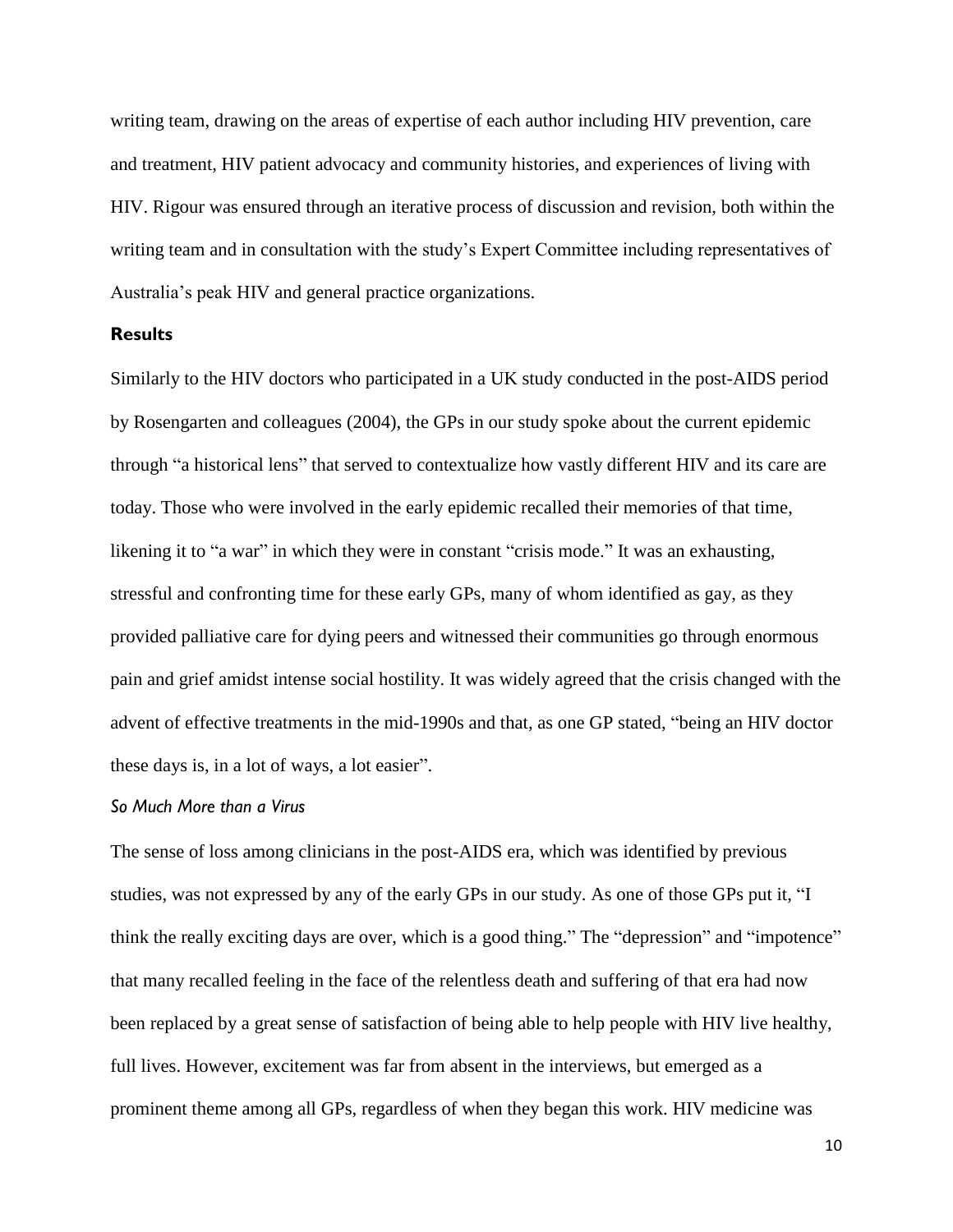repeatedly described as an exciting, intellectually stimulating and constantly evolving field. HIV was seen as a "fascinating infection" and there was strong sense of being part of something historically unique. This was an especially poignant theme among those who had personally seen the epidemic change over time:

It's been an extraordinary thing to watch. I mean there aren't many areas in medicine [that] have made such enormous change that you could have been involved with, so it's been fantastic to see, you know, patients who were on death's door for years and now at the gym with you … It has been an amazing area of medicine from that point of view . . . I can't think of one other disease that it's been so rewarding to be involved with, in a way, because I mean we've had a turnaround that you would never have envisaged . . . I think there are still challenges, you know, happening and there's a lot of new stuff happening . . . It's certainly an interesting field to be involved in.

The transformation of HIV from a terminal to a chronic condition was a common theme across the interviews, with much emphasis on people with HIV now being able to live more or less normal lives. However, as the above extract also hints, although the disease has become incomparably more manageable, HIV was not considered either uncomplicated or ordinary. Similarly to Treichler's conceptualization, HIV was presented as highly productive in the interviews. However, in contrast to the excessive meanings and metaphors that HIV generated in the early epidemic, the virus was described by the GPs as now generating a proliferating range of complications and comorbidities, including "other chronic illnesses – cardiovascular, renal, bone issues." HIV was referred to as a "multi-organ" condition that continued to surprise and evolve as people live longer with the virus, affecting not only parts of the body in new and unexpected ways, but other dimensions of life too.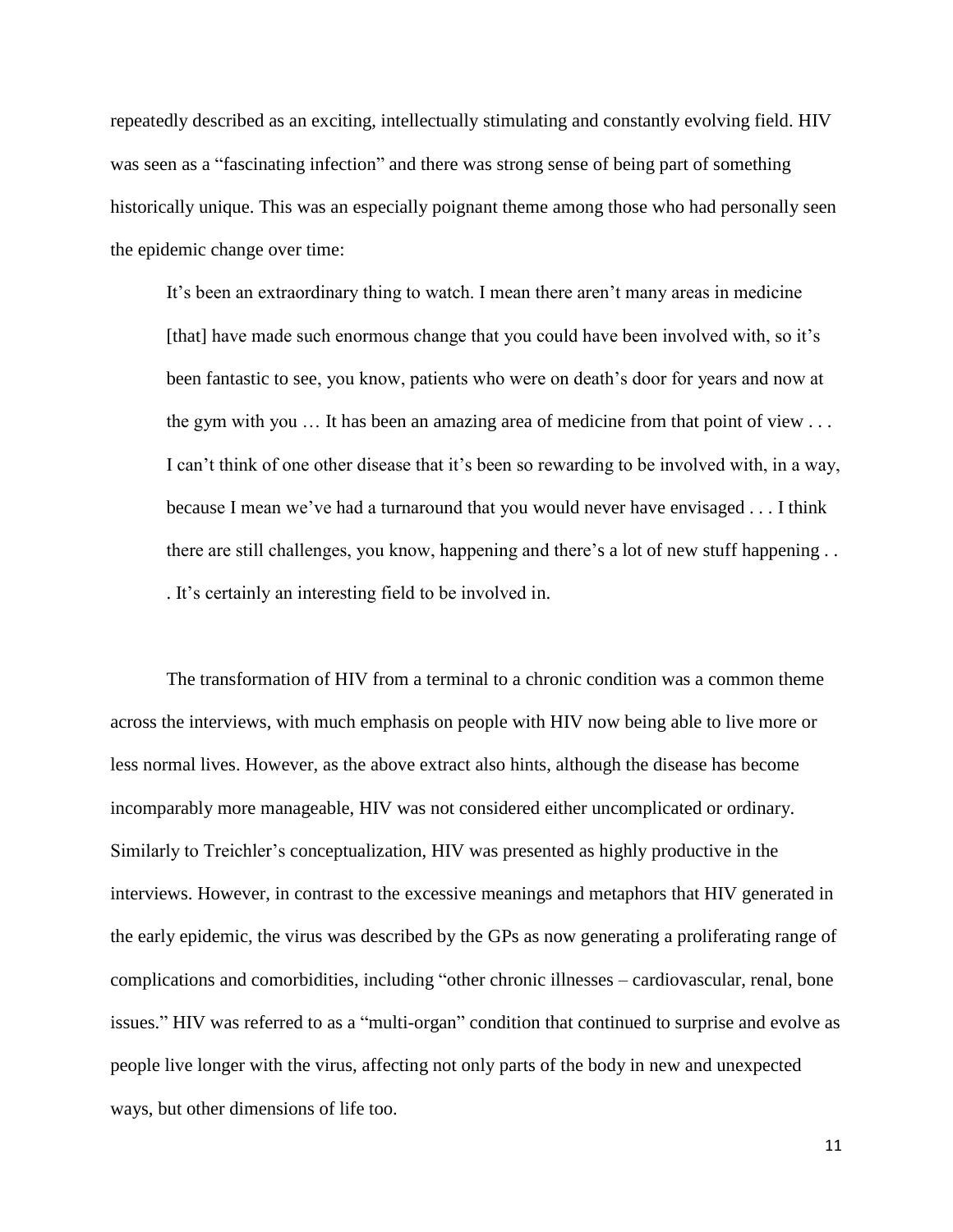It's still exciting. I think following through, this is I guess the first time in the history of HIV [that] we are seeing people growing old with it and we are seeing things that  $\dots$  we weren't able to predict or we didn't understand.

It does branch into every aspect of life, it's, you know, it's a bit of sexual health, it's a bit of public health, it's a bit of medicine, it's a bit of, you know, social work, it's a bit of, there's a bit of fun involved . . . I mean there's not too many chronic illnesses like that, I don't think.

Ageing was singled out as an area of increasing focus and significance in HIV care today, partly because people with HIV are now growing older for the first time in the epidemic and partly because HIV tends to accelerate ageing. This places people with HIV at greater risk than their non-infected peers of age-related complications and organ damage, such as heart disease and cognitive impairment. As one participant put it, this meant that HIV GPs now had to "become geriatricians as well." In other words, as more ramifications of the virus unfolded, HIV had to be re-situated within additional domains of medicine beyond sexual health and infectious disease.

Another critical ramification mentioned by many GPs was the psychosocial dimension of HIV. This was by no means considered a new concern, but rather "an integral part of looking after people with HIV." However, it was seen as producing added challenges today because of its intersection with ageing and longer life-spans, giving rise to a growing cohort of clients who struggled with issues such as poverty, social isolation, depression, drug use and the traumatic legacy of the early epidemic.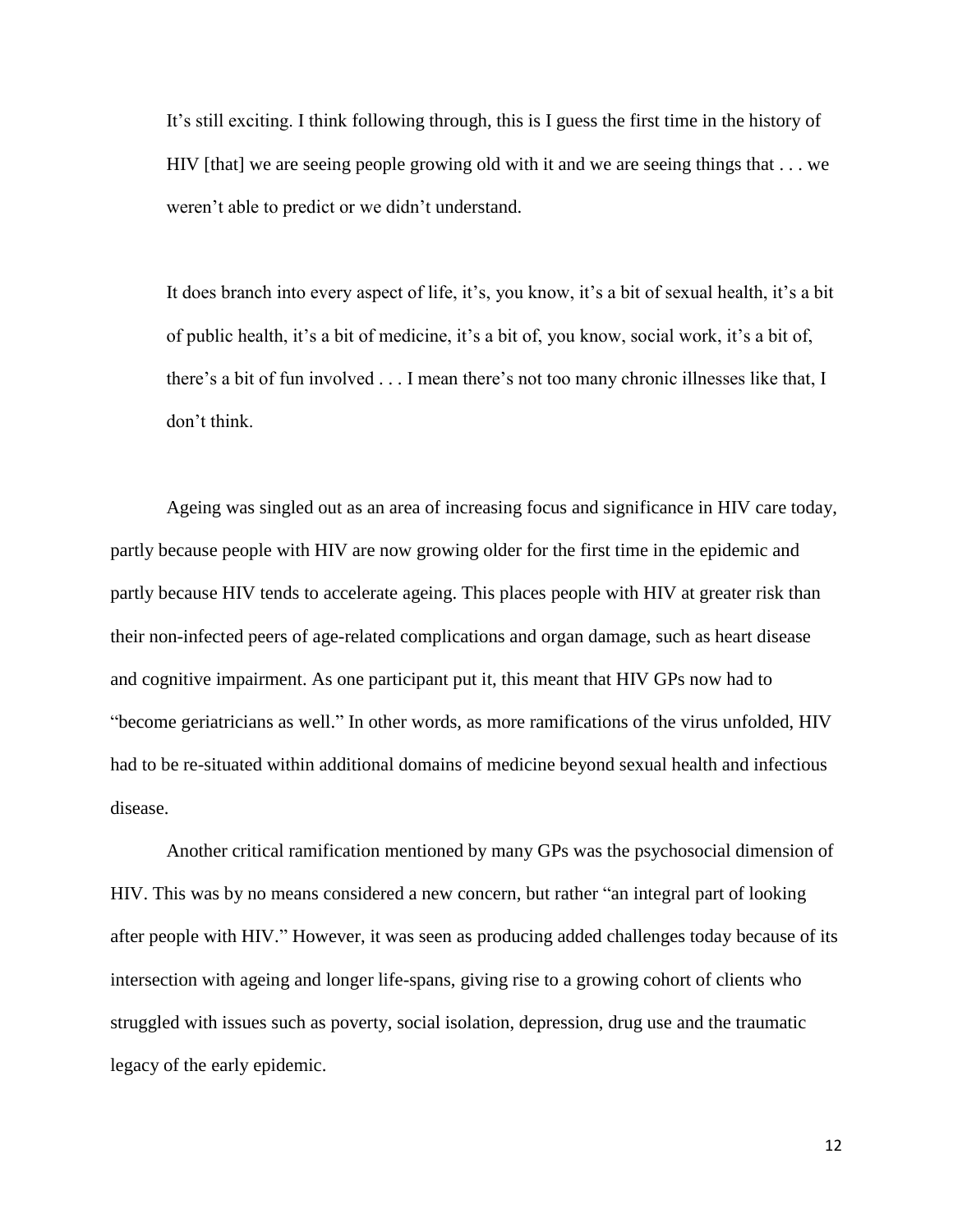I mean there have always been huge mental and psycho-emotional issues related to HIV and AIDS, so that's never gone away. But it has, the focus has changed with that, I suppose; maintaining people in that sense. So, you know, there's a huge amount of psychiatry and social work that comes with this as well.

To these GPs, the psychosocial dimensions of HIV meant that the provision of HIV care involved far more than "just looking at the purely medical stuff," as one GP put it. On the whole, as we have outlined, contemporary HIV medicine was construed as comprising "pretty much a bit of everything," because as the virus extended in time, so did its many and unforeseen upshots. This capacity of HIV to be "more than a virus" (AIDSImpact, 2011) generated new or added challenges for the GPs in terms of the knowledge and care required of them. However, as we discuss below, it also generated what many valued as the most unique aspects of their work. *"Travelling the Road" with a "Unique Set of People"*

The GPs described their HIV-positive patients in a similar fashion to how they described the disease itself: as interesting, challenging and changing. The vast majority nominated their relationship with their patients as one of the greatest motivations and rewards of working in HIV medicine. "What's actually kept me here: it's the patients and that commitment to patients; basically . . . you're part of their lives." The GPs' sense of privilege at being involved with a disease that had undergone such an unprecedented historical transformation was echoed in their sense of satisfaction of being involved in the longitudinal care of their patients, or as one GP elaborated:

The opportunity to be engaged with the patient over a prolonged period of time through multiple parts of their lives, and that's, you know, rewarding and a great privilege . . . It's very worthwhile to be able to assist them and support them, encourage them, play a part.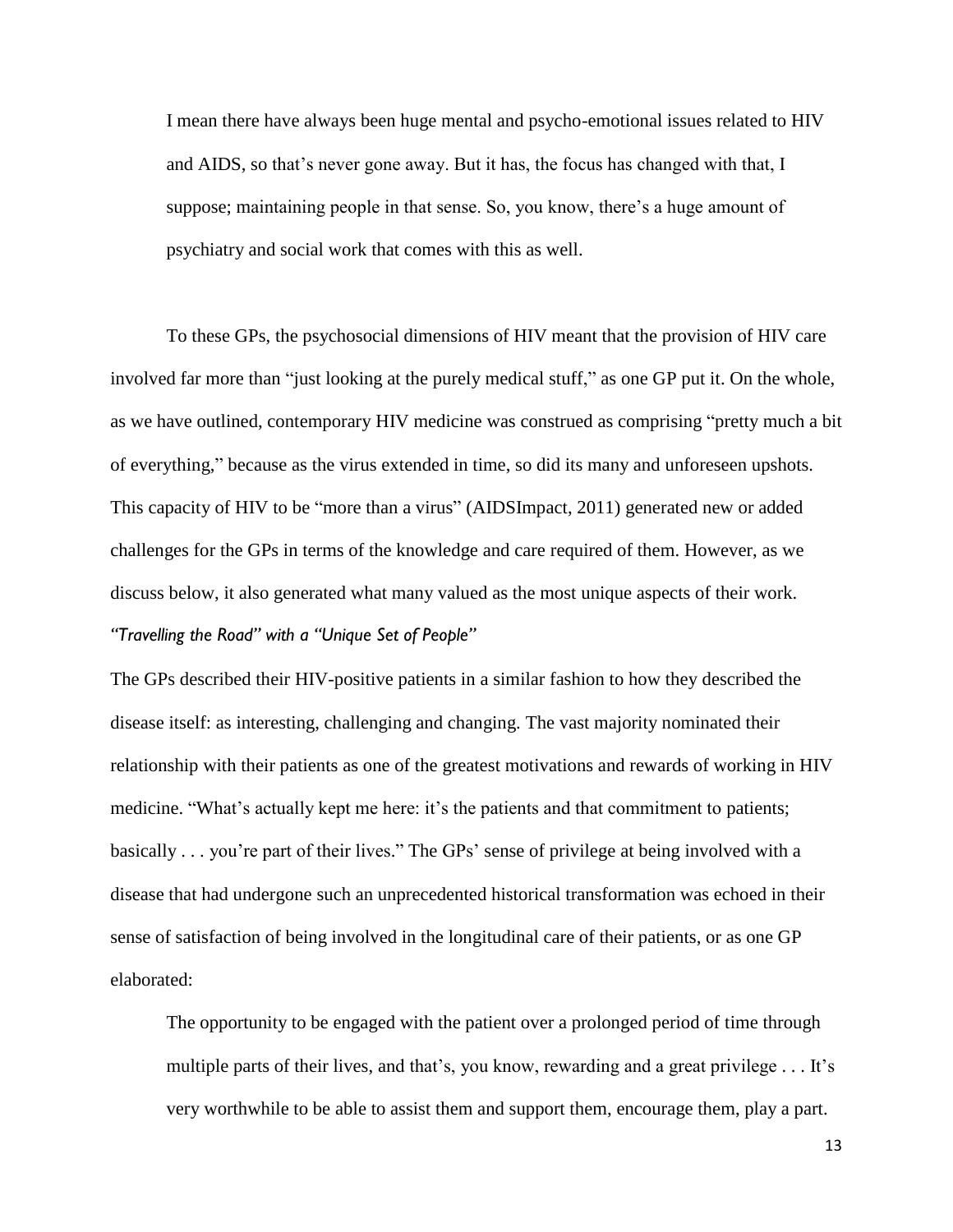This continuity in care held particular significance for those who were still caring for patients whom they had diagnosed in the eighties. However, metaphors such as "travelling" and "journey" were common across all the interviews and were used by GPs to describe the often intimate and emotional experience of seeing their patients improve with time, not only clinically but in their lives more broadly.

Seeing people have more insight into their condition and managing it well, and achieving, and doing things in their life they want to do. Getting over their own personal prejudices or self-doubt, or and yeah, gaining in the health outcomes . . . So you probably get closer to your patients here, in a degree, because you're along the journey with them for a longer period of time . . . So there's the capacity to get more satisfaction seeing personal growth in that setting.

Travelling the road with patients from diagnosis . . . it's been rewarding in seeing people change and evolve and accept their HIV and partnerships. And in women [who] have children and become pregnant, and have uninfected children and relationships.

What really stood out in these interviews was the reiteration of a unique relationship that, like the productive capacity of the virus itself, went beyond the clinical space and bore little resemblance to the impersonal professionalism so often said to define clinical interactions. As one GP stated, "I feel a huge bond with a lot of my patients," echoing the closeness and trust that people with HIV have similarly emphasized as one of the most valued aspects of their relationship with a primary care giver (Mallinson, Rajabiun, & Coleman, 2007; Roberts, 2002; Persson, Richards, Barton, & Reakes, 2009).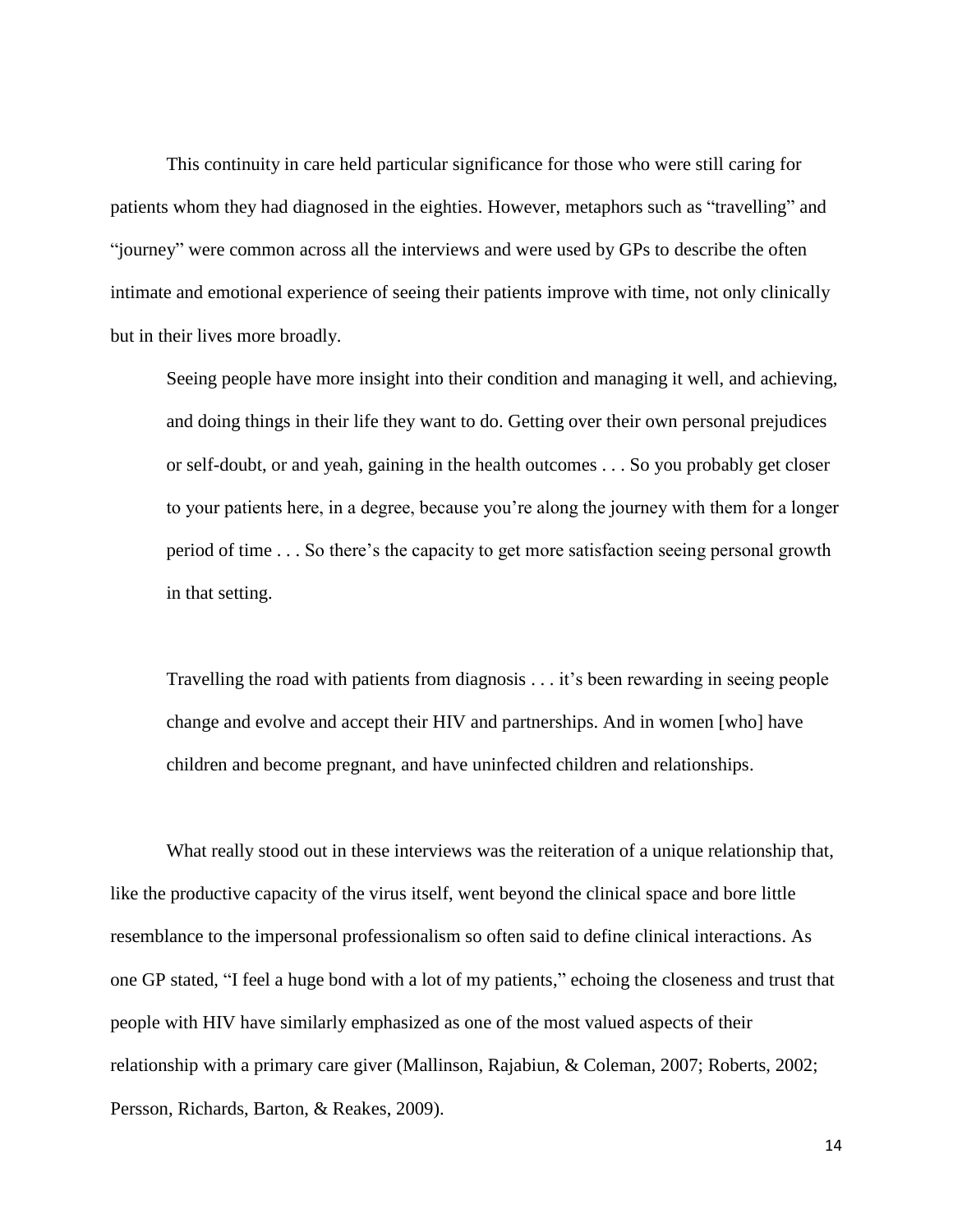Well, the relationships that you establish with patients that can, that's very special I think . . . It's a very personal practice. I mean people let you into their lives and it's extraordinary what they tell you and what you share . . . You develop wonderful relationships with people.

I love this area . . . The main thing for me is the interactions, the rapport that I have with my patients . . . Most patients that I have end up staying with me because we've travelled this together. And that is a rewarding thing for me.

In stark contrast to the intense demonization of people with HIV that dominated public discourses in the early epidemic, and the more restrained "othering" that continues today, most GPs spoke about their patients with great affection. They described them as "delightful," "lovely," "fascinating," "real characters" and "great people" with "a right to human dignity;" words that quite consciously pushed back against the long history of stigmatising representations. As one GP emphasized: "They're really nice people, which I think is what would surprise some of the people who are so condemning. They don't realize that these are decent people." Illustrating how contact with people with HIV can dispel prejudices among health workers, another GP recounted having his preconceptions disproved when entering HIV medicine in the 2000s: "I thought they're going to be all difficult, manipulative and a little bit weird . . . But it's not like that . . . They're just you and me. They're just people with general needs."

The insistence that HIV patients are "just people" not only carries political import in view of the epidemic's dark history, but also places the patients squarely within the domain of general practice. Juxtaposed with this, however, were other themes that made clear that most GPs saw their patients as far from "ordinary." They spoke about them with a great deal of admiration and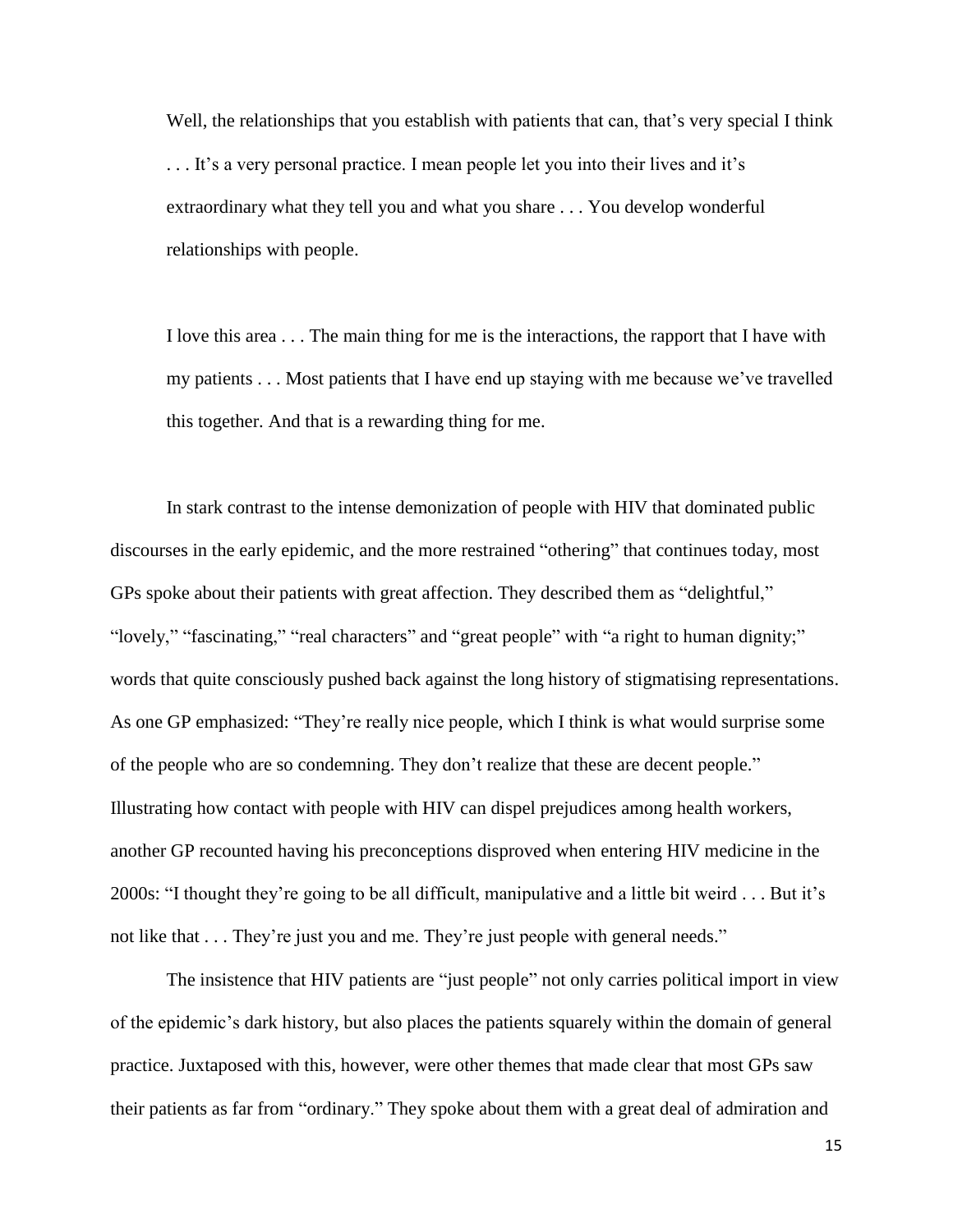respect, as a distinct group that courageously lived with HIV in the face of stigma, uncertainty and often social disadvantage.

You do get to work with a pretty unique set of people who can really teach us a lot about tolerance, you know, and learning to live with ill health or uncertainty. You know, a lot of these men have been diagnosed in their twenties, thirties and, you know, still braving it twenty years later. I think that's amazing.

However, the entwinement of HIV with psychosocial ramifications was also seen by many GPs as one of the major challenges of working with affected populations. As exemplified by the two quotes below, they described a sub-set of patients with "high and complex" needs and for whom socioeconomic marginalization, drug use or mental health issues converged to complicate or disrupt clinical plans and delivery of care:

Probably the biggest challenges are some of the patients; let's just say probably personality disorders or people who are IV drug users. They're the biggest challenges because [of] trying to keep them adherent to the medications and trying to keep tabs on what they're doing and where they are.

And then there's the challenges of looking after a group of people, some of whom are very disadvantaged, who may be infrequent attenders who, despite your best efforts, may not follow your clinical plans . . . [So the] outcomes are not always good.

These diverse circumstances among their patients were seen by some GPs as a direct argument against the historical tendency to generalize people with HIV: "I don't think we'd want to stereotype this group at all," as one GP stated. Others referred to significant differences in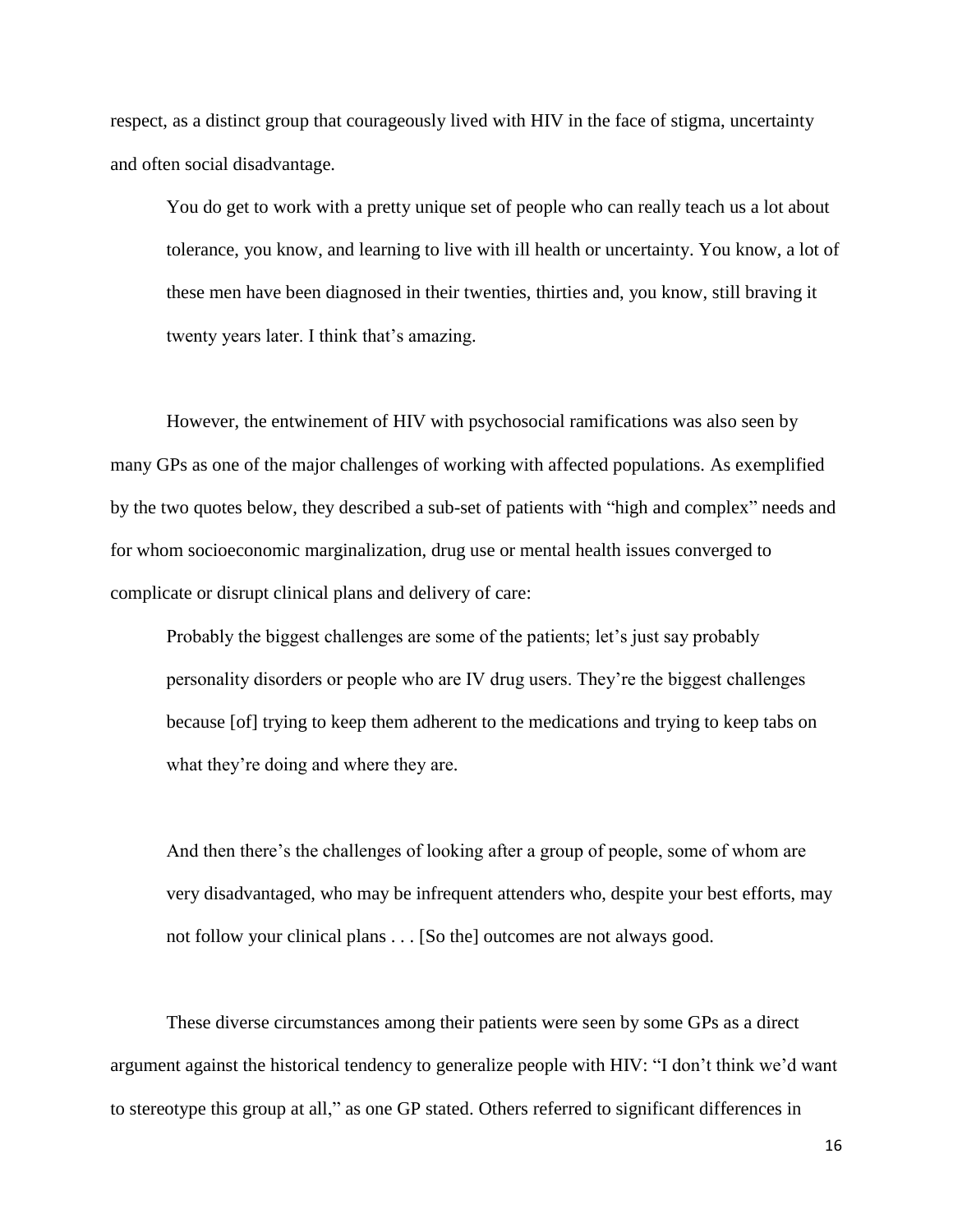needs between the newly diagnosed and those who had lived with HIV for a long time, between younger and older patients, and between the experiences and expectations of those in resourced urban areas with large affected populations and those who lived in regional areas.

A related theme was the changing demographics of the epidemic. Most GPs still saw predominantly gay clients, reflecting the enduring epidemiology in Australia. However, some reported an increase in young people, women, and migrants from culturally diverse backgrounds, particularly from African countries with high prevalence of HIV. Several GPs predicted that the epidemic would continue to develop in these directions and pointed to stark differences between these older and newer patient groups. Whereas inner-city gay men were often described as "wellinformed" and "easy" patients who were "equal partners in their care," other populations were seen as having far more challenging needs and a very different experience of living with HIV:

I have sort of different kind of sub-groupings of patients with HIV. And some of them are, you know, the very well educated, well read, reading up on new stuff all the time, keeping really abreast of it . . . And the other group I see is a lot of sort of like African, ex-refugee type women and they know nothing. So they're much more dependent on me . . . They are in need of lots of support. And they tend to come to me for everything, whether that be, you know, forms for housing through to, you know, support letters to get a sister out for immigration or . . . They're terrified of going to any other agencies if their HIV status might somehow or other be declared . . . I mean they've got a different set of issues, but those ones can be quite challenging and this feeling that you've got to fix it up because nobody else is going to.

The narratives in this section point to HIV as highly productive, not only in terms of comorbidities, but in terms of giving rise to unique relationships and forms of care. The GPs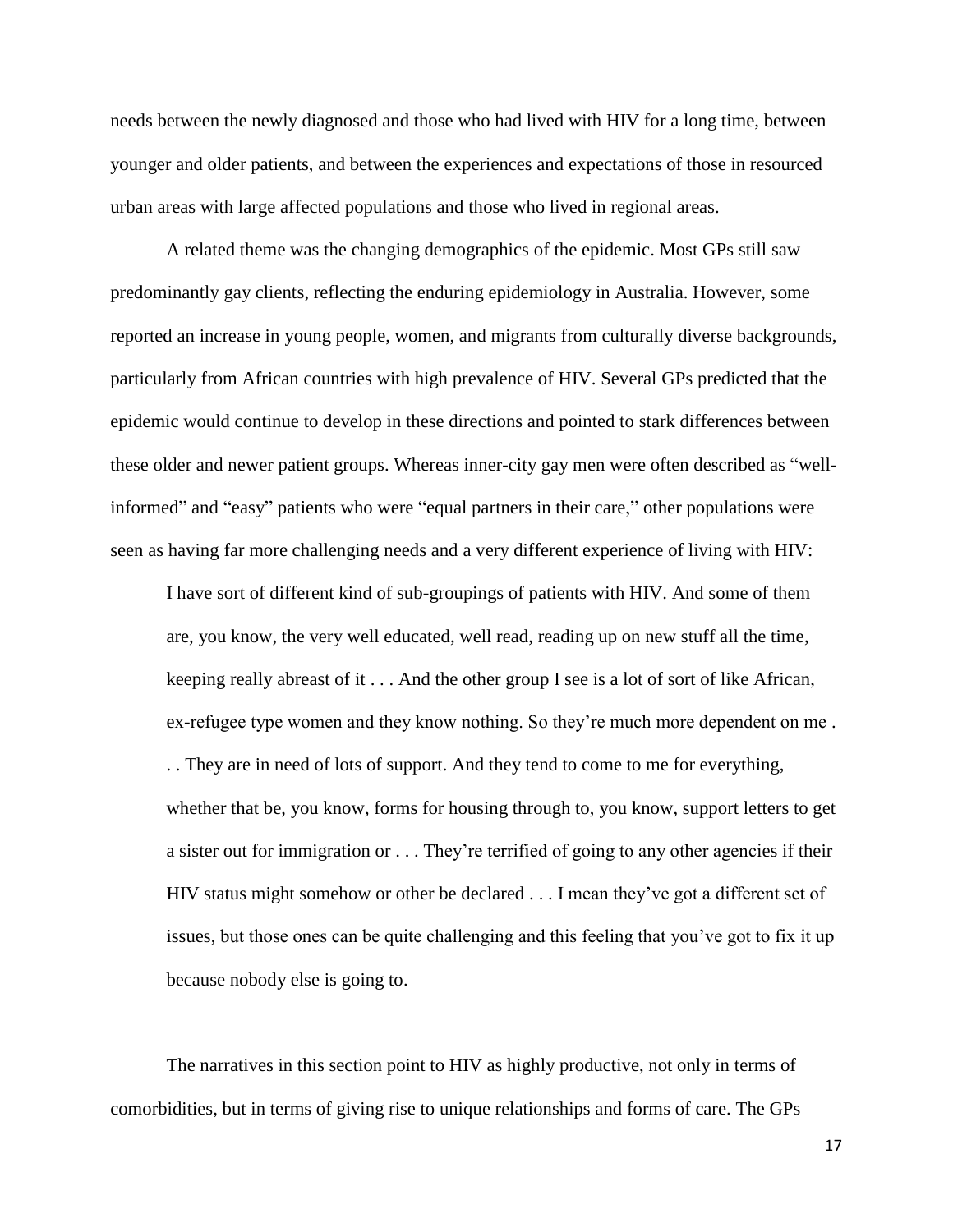spoke warmly about their patients as exceptional and courageous, while also presenting them as "just people" and as being far more diverse than old stereotypes would have it. Next, we examine these themes in relation to Sontag's hypothesis and contemporary HIV care.

#### *No Ordinary Mainstream Disease*

Read against Sontag's anticipation of a future reframing of HIV, the interviews revealed an intriguing tension between describing HIV as normal yet special; between wanting to mainstream the disease versus emphasising its distinct care needs; between positioning HIV as just another chronic illness versus highlighting its extraordinary history and the continuing stigmatization and marginalization of those affected. At first glance, there seemed to be a strong narrative among some GPs that the specialized care that was once required was no longer warranted:

From the nineties it was a very specialized, it was a very isolated and specialized care of people who were dying. And I think now HIV care is very mainstream and should be more mainstream, and there should be more GPs who actually can do it.

This concept of HIV as somehow unique and isolated, I don't see it as . . . It's one of many chronic diseases and the more we mainstream it, I think the more people integrate into the existing services, the better the care can be.

However, careful reading suggested that normalising narratives of HIV as "just another thing" were often invoked less as a reflection of reality than as a political counterpoise against the homophobia and otherness that have so profoundly segregated HIV over the years, as the following quote makes clear.

You should graduate with that ability the same as if you have to treat someone who has got diabetes or got some other condition that you've learnt all about at med school . . .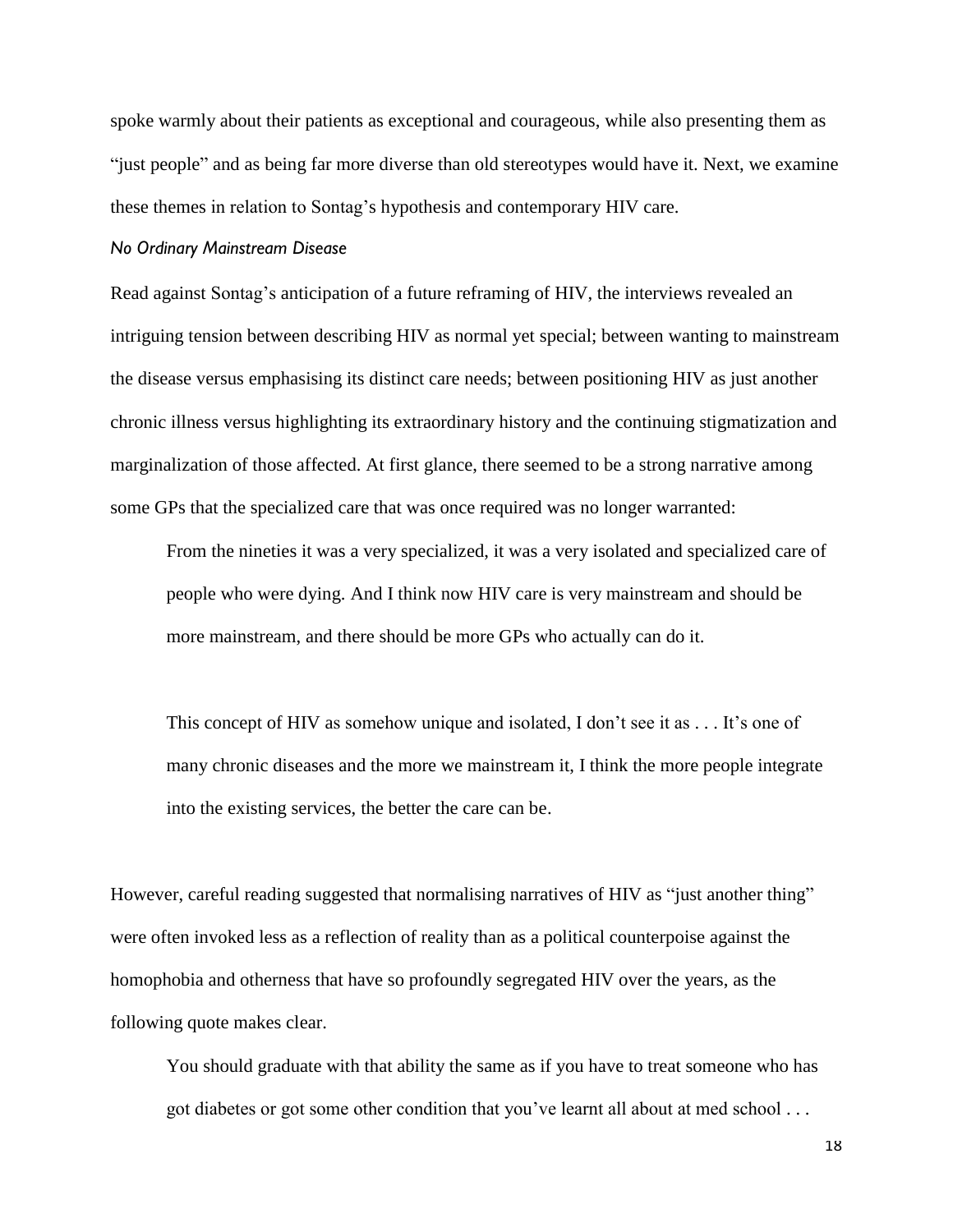Why does there have to be this extra course? Why is it so special and different? That annoys me because it does place it in this "other" basket: "Oh, it's separate. You don't really need to know about it." And to me that stems from homophobia.

Although many GPs thought that HIV had indeed become more accepted, as Sontag hoped it would one day, the vast majority described HIV as still relatively stigmatized and misunderstood, including in parts of the general health sector. Contrary to Sontag's predictions, effective treatments and increased knowledge had not been quite enough to bring to an end HIV's fraught history and turn it into "just an illness."

I think there is a lot of stigma still . . . A lot of patients with HIV choose to hide their status from their regular general practitioner. They live out in the suburbs and they will see a general practitioner and disclose all apart from this . . . because the patient or the client doesn't feel safe to disclose that to local people, to the local health provider services.

There is still overt discrimination against people who are HIV positive . . . I see it regularly within the hospitals. I see it regularly within general practice. And I just, it drives me to absolute tears because they're so stupid. And it just illustrates the ignorance of some of our doctors that people can be so ignorant as to not be able to understand people because they're, they've got this disease in front of them.

There was a sense that although HIV had become far less invested with negative meanings, it had not been reframed by a more informed discourse so much as having "fallen off the radar" of public consciousness. As a result, many GPs believed that the community remained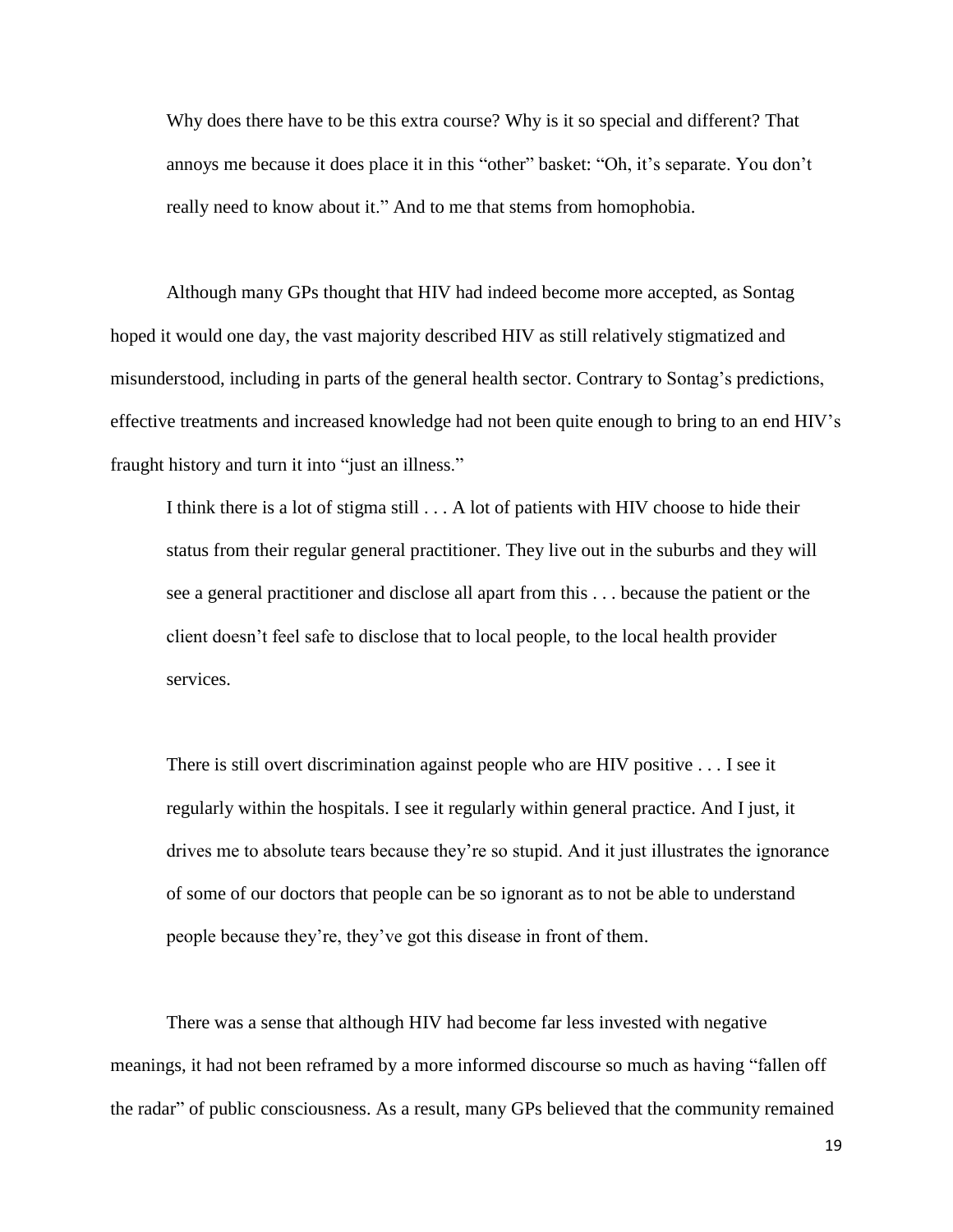largely ignorant about HIV and that prejudices were still "lurking there under the surface," ready to manifest periodically in media commentaries or in criminal prosecutions for HIV-related offences. This lingering stigma, buttressed by public apathy and the lack of a public reframing of the virus, was seen as an enduring barrier to HIV becoming just another illness:

It's part of the package that can be trotted out when politicians and social commentators are seeking to inflame a bit of divisiveness. So I don't think in that sense that it's become as mainstreamed . . . I still think there's that thing between mainstreaming it as a disease and wanting to be, you know, viewed as just part of the society plus that thing about, "but we need a bit of extra special care." And I think it still does . . . because of the societal stuff around the disease; it does still need some special attention.

The notion of HIV as qualitatively different from other chronic conditions became even more evident when the GPs were asked how they thought their work might be perceived by others. Whereas family members and friends were generally seen as supportive and proud of their work, two contrasting themes emerged in relation to medical practitioners outside of HIV medicine. Some described other practitioners as "envious" of their "exciting" line of work, or full of awe and admiration that they had chosen such a "noble" and "difficult" field of medicine, or else voyeuristic and "curious" because of HIV's continued status as "a bit of mystery illness."

I think they're marginally jealous. Because we were right, you know . . . You can't catch it off a patient, they're not dangerous, it wasn't futile, you know? It's, yeah, it's good. It's a little bit of "ooh" and "aah." Still a little bit of dinner party conversation, you know. You mainly talk about your more flamboyant cases rather than the crisis, which is, you know, well and truly over.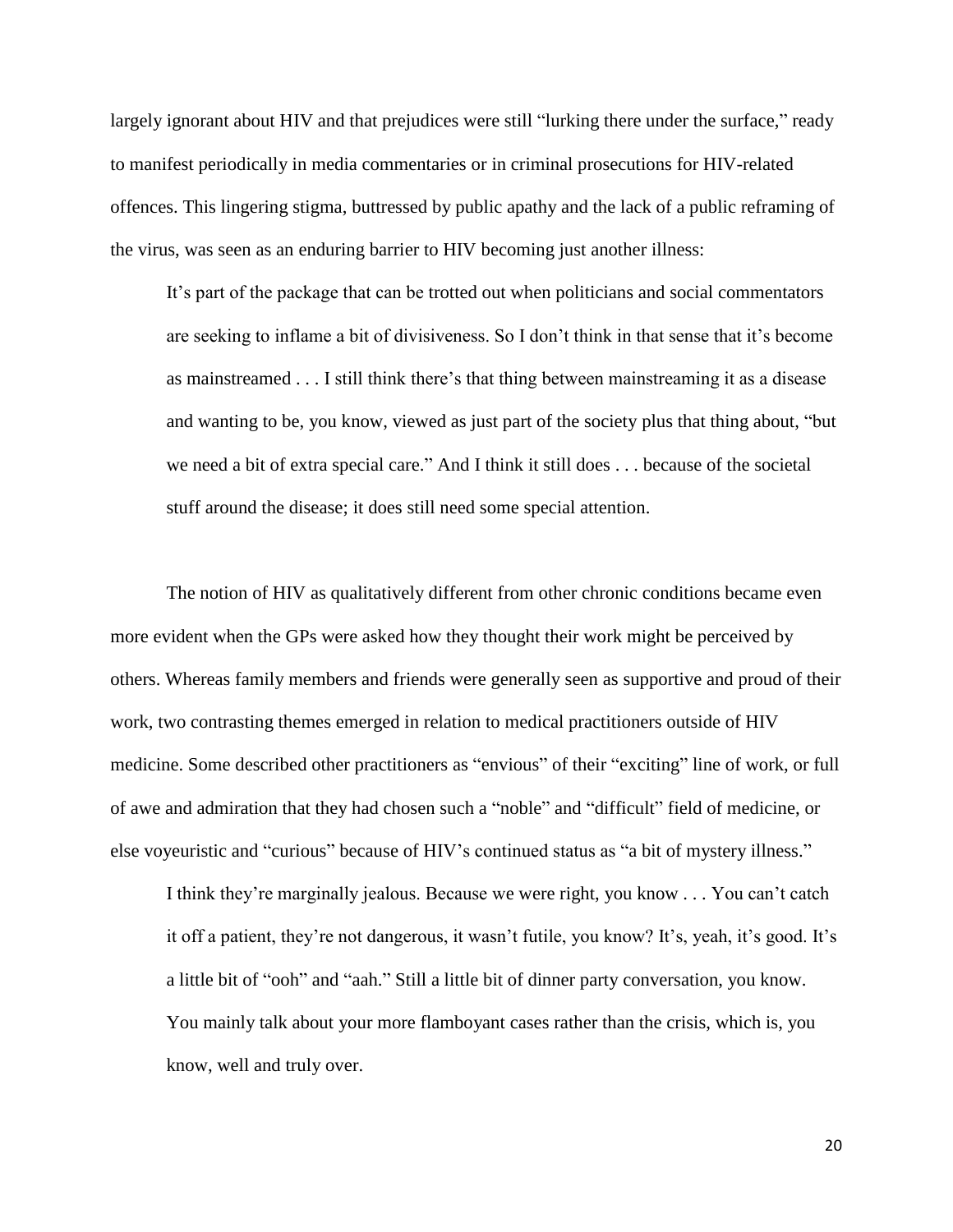I've been at medical reunions, basically, where my colleagues that I trained with squillions of years ago said, "Wow! How lucky you are to do the type of work you're doing. We're stuck in rheumatology," or, "We're stuck in this," or "We're stuck in that. How exciting what you're doing." And I said, "Yes, it's more than interesting."

Others relayed being met with prejudices or perplexed reactions and even pity by colleagues who perceived HIV as being on the "unglamorous side of medicine," as one GP put it. Several noted that the stigma and homophobia that still surround HIV in society and in the broader health sector sometimes extended also to those working in this field, describing what sociologist Erving Goffman (1963) referred to as "courtesy stigma."

I still think there's a significant amount of stigma and fear in the community. And I think that health professionals that choose to work in this area often share in some of that stigma . . . There are some so-called conservative parts of the community that are still apprehensive, fearful and discriminatory, and stigmatising toward HIV. And the whole domain of HIV. And that has, that also includes health professionals that work in the field.

There's that thought that, "Oh, he must have HIV because he works with people with HIV." Or, "She must be a drug user because all her patients are."

It is noteworthy that courtesy stigma was more pronounced among heterosexual men, women, those in regional areas, and newer GPs, partly echoing a U.S. study by Reece and colleagues (2007). One possible reason is that non-gay HIV GPs in Australia are less likely to work in inner-city high caseload clinics in the heart of gay communities and more likely to work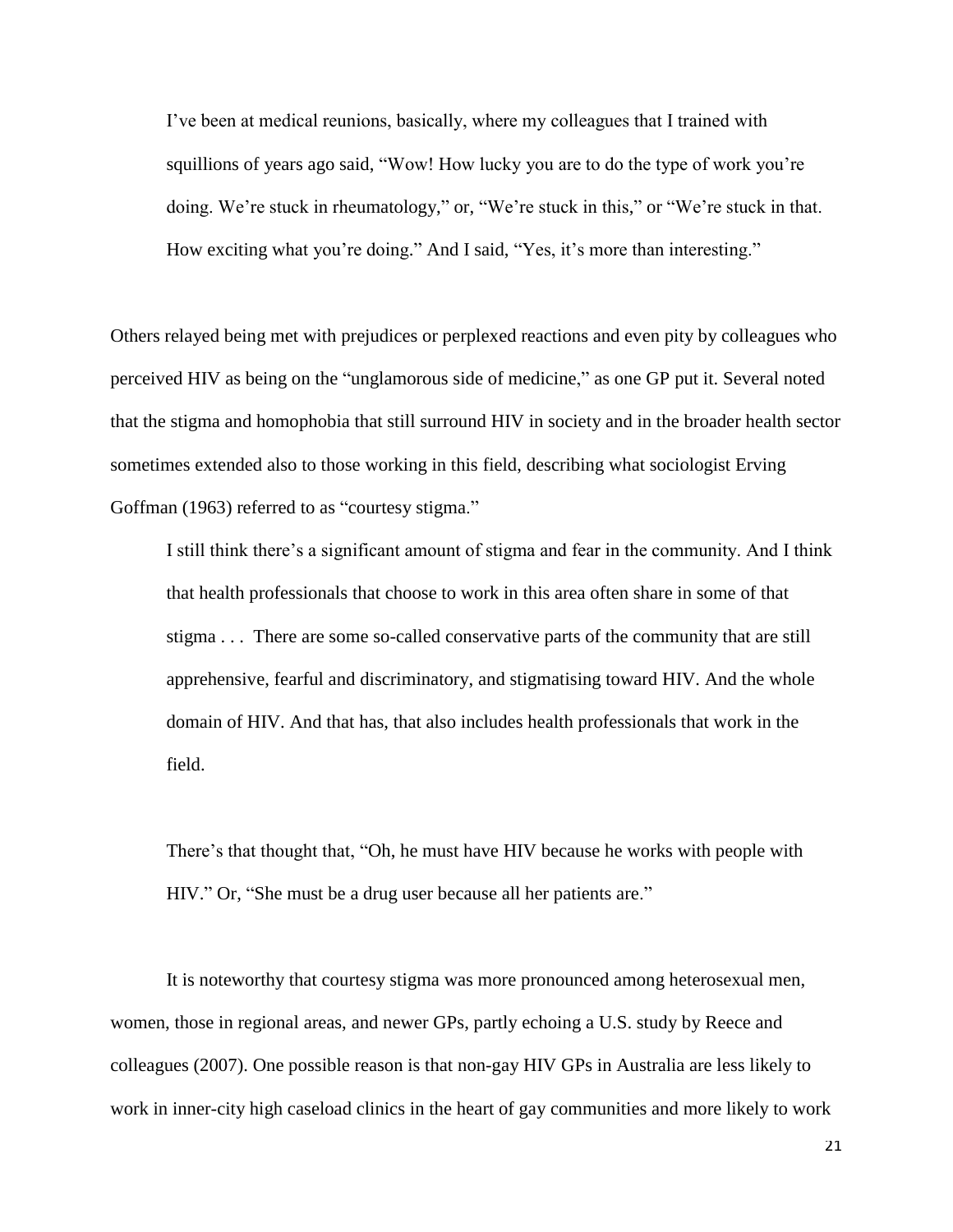in environments less sheltered from uninformed or prejudiced attitudes. Despite such variations, the GPs shared the impression that others perceived them as being different and outside of mainstream general practice by virtue of their HIV work. They countered this by arguing that because the implications of HIV are many and varied, general practitioners are ideally suited to provide care to people with HIV.

#### **Concluding Remarks: An Epidemic of Complexities**

If HIV has not yet become "just an illness," then what is it? One word that for many GPs seemed to capture the contemporary epidemic was "complexity." The studies cited in the background section found that this word was commonly used to describe the new world of treatments and side effects in the post-AIDS era. However, in this study it took on broader meaning. The theme of complexity dominated across the interviews as both experienced and newer GPs talked about how the disease itself, along with treatments, patient needs and demographics were continually changing and diversifying, posing new challenges in term of care and knowledge.

This complexity called for time-consuming and multi-layered consultations. As one GP explained, "we've got to look at how the whole person operates." Or as another GP stated: "You can't do HIV in five or ten minutes. It's much more broad than that." The participants spoke at length about trying to juggle and address the many and diverse needs generated by the comorbid capacity of HIV—"be they medical, social, psychological." The skills and time required to address this epidemic of complexities were widely seen as poorly renumerated and at times emotionally taxing. However, in nearly all the interviews, the tendency of HIV to branch into so many dimensions of human life was rendered as both the most challenging and rewarding aspect of their work. When asked what advice they would give other GPs or medical students who might consider entering this field, it was precisely this complexity that many highlighted: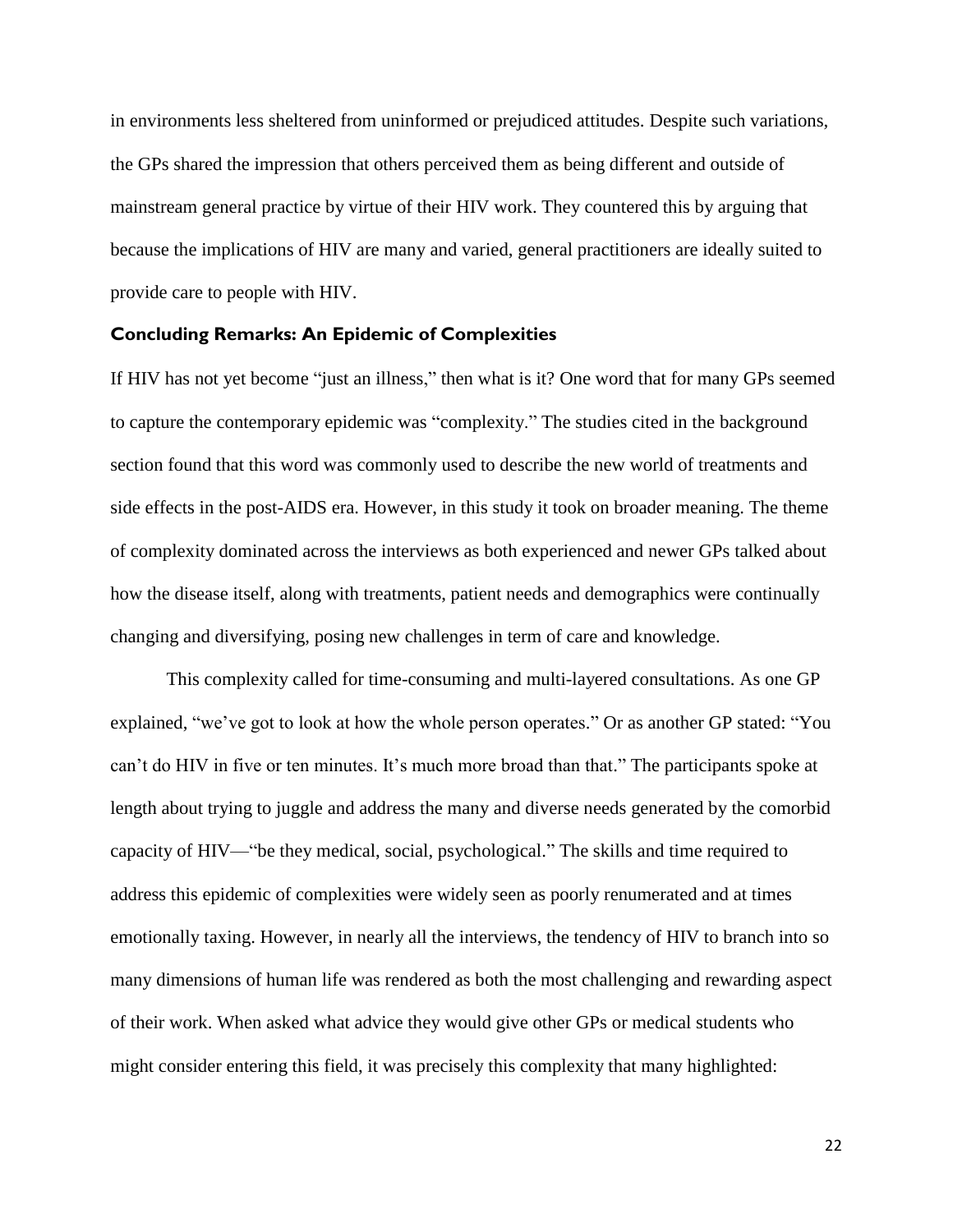If you want to have complex patients who require a lot of thought and that's what stimulates you about being a doctor then you'll do HIV . . . You've got to look at where your philosophy is. So it's a philosophical stand . . . It's complex. But you're a doctor; you should be able to deal with complexity. So yeah, it's very satisfying. Very rewarding. Not financially rewarding, but very rewarding from the point of view of keeping people well, dealing and knowing things that can go wrong and being able to recognize them and deal with them.

This quote provides a fitting segue into our concluding remarks about the contemporary meanings of HIV and the future of the HIV clinical workforce. The themes of complexity and comorbidity in the interviews had certain resonance with Treichler's "epidemic of signification" in that they revealed the enduring capacity of HIV to be more than a virus. However, the GPs' renderings of HIV also departed from the negative gist of Treichler's concept in crucial ways. The dehumanising meanings and metaphors embodied in her description of the early epidemic have faded—though not disappeared as Sontag hoped—and thus opened up space for alternative meanings to surface. One of the most important yet largely unacknowledged significations to emerge in our analysis was the way the dark but also extraordinary history of HIV had produced a unique legacy of holistic and long-term care in the Australian setting, often underpinned by deeply personal and valued doctor-patient relationships that, like the disease itself, were considered far from ordinary in a general practice context.

In the literature on social representations of HIV, scant attention has been given to how doctors in this field experience their engagement with the epidemic personally and professionally, or how they make sense of the virus and affected populations. Given that previous research has shown that perceptions of HIV and lack of contact with HIV patients can constitute barriers to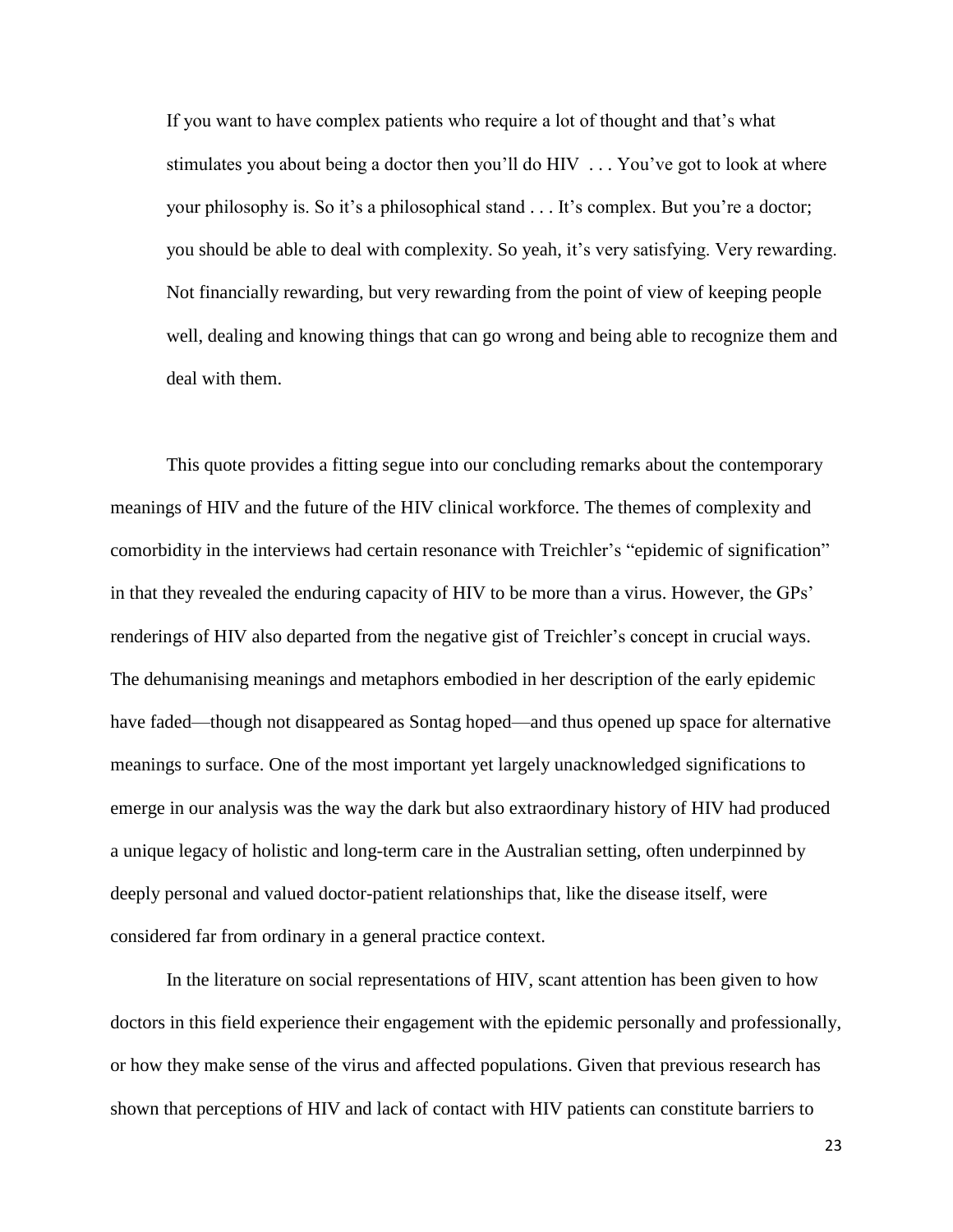health workers' willingness to provide HIV care, the perspectives of doctors who do provide such care today can critically contribute to the social reframing of HIV and, consequently, to strategies to recruit and sustain a dedicated HIV workforce in Australia and elsewhere.

The core message we can draw from the interviews examined here is that taking on the complexity of HIV involves not only proper medical training and knowledge but, as the GP observed above, it also requires a kind of "philosophical" commitment to the ethos of HIV care. Because of its unusual and turbulent history, HIV is not "just an illness" that requires a bit of care. The management of chronic HIV infection is only sustainable through a genuine capacity for continuity of care and the willingness of GPs to be the anchor for that care; the point of security and connection even as HIV extends, at times unpredictably, beyond itself into multiple dimensions of medicine and life. However it is precisely this dynamic, according to these GPs, which makes HIV medicine such an exciting and rewarding field of medical practice for the primary care practitioner.

Our findings are not necessarily representative or generalizable. The findings need to be situated in their specific epidemiological and cultural context, but they nonetheless provide a unique opportunity to learn from those who provide HIV care in general practice settings. Their views can contribute to emerging and important debates about how to plan for and facilitate the delivery of HIV care also in other cultural and country settings that face a looming imbalance between supply and demand. As with any research, our analysis is far from exhaustive and future research could usefully explore the perceptions of HIV among doctors working in different settings and with different kinds of epidemics, but also the relationship between HIV GPs and other clinicians, including other medical specialists and allied health workers in and outside of HIV medicine.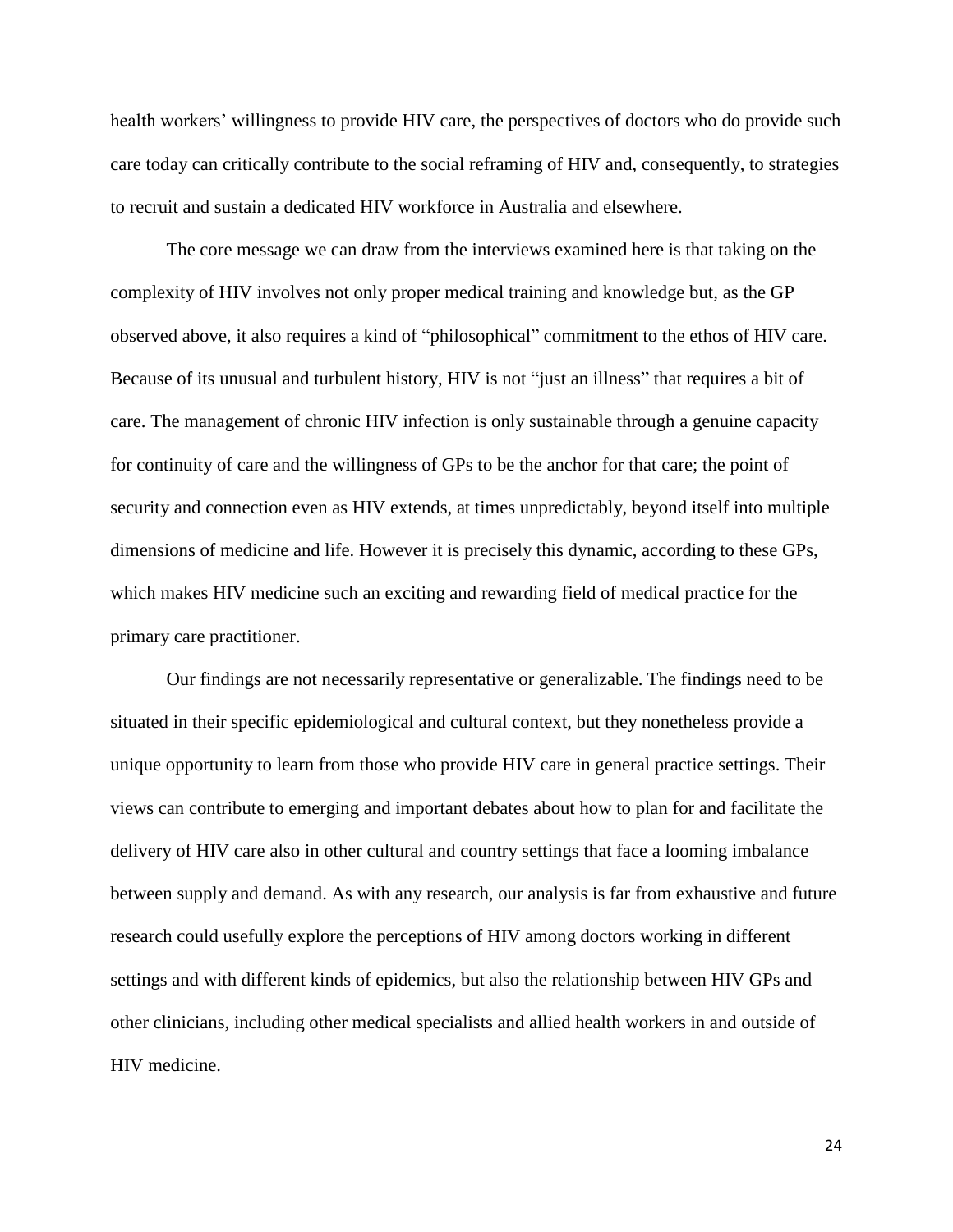Another relationship that received some critical attention in the 1990s and 2000s, but which could benefit from being revisited in new light, is that between HIV doctors and people living with HIV, especially those from marginalized or migrant communities and those in regional areas that tend to be less well-engaged with concentrated delivery sites for HIV care. Such analyses would help to highlight and address shifting discourses and points of tension in HIV care, especially at a time when both HIV doctors and people with HIV in Australia and elsewhere are facing not only local changes and challenges in the epidemic, but also unknown ramifications from the recent global commitment and bold approach to end the HIV epidemic in our lifetime (Whittaker, 2011; Australian Antiretroviral Guidelines Panel & Australasian Society for HIV Medicine, 2012; United Nations General Assembly, 2011).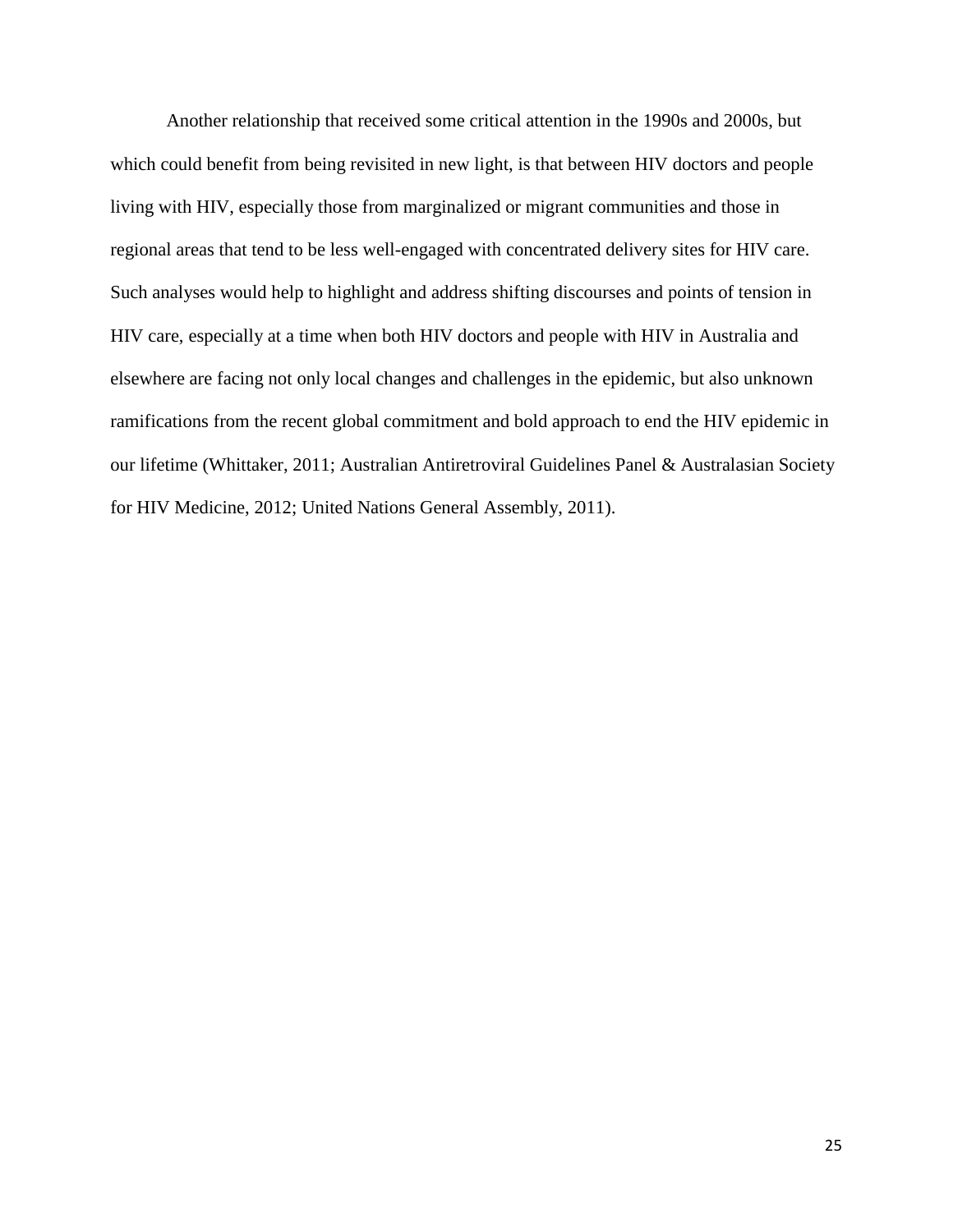### **References**

Adams, J., Chacko, K., Guiton, G., & Aagaard, E. (2010). Training internal medicine residents in outpatient HIV care: A survey of program directors. *Journal of General Internal Medicine, 25*(9), 977-981. Retrieved from

http://link.springer.com/article/10.1007%2Fs11606-010-1398-6?LI=true

Australian Antiretroviral Guidelines Panel & Australasian Society for HIV Medicine (2012).

*ARV guidelines with Australian commentary.* Retrieved from<http://arv.ashm.org.au/>

- Australasian Society for HIV Medicine (2013). *HIV prescriber program.* Retrieved from [http://www.ashm.org.au/default2.asp?active\\_page\\_id=277](http://www.ashm.org.au/default2.asp?active_page_id=277)
- Bermingham, S., & Kippax, S. (1998). HIV-related discrimination: A survey of New South Wales general practitioners. *Australian and New Zealand Journal of Public Health, 22*(1), 92-97. doi:10.1111/j.1467-842X.1998.tb01151.x
- Braun, V., & Clarke, V. (2006). Using thematic analysis in qualitative psychology. *Qualitative Research in Psychology, 3*(2), 77-101. doi:10.1191/1478088706qp063oa
- Carman, M., Grierson, J., Pitts, M., Hurley, M., & Power, J. (2010). Trends in the location of the HIV-positive population in Australia: Implications for access to healthcare services and delivery. *Sexual Health, 7*(2), 154-158. doi.org/10.1071/SH09063
- Clatts, M. C., & Mutchler, K. M. (1989). AIDS and the dangerous other: Metaphors of sex and deviance in the representation of disease. *Medical Anthropology, 10,* 105–114. doi:10.1080/01459740.1989.9965956
- Deacon, H. (2005). *Understanding HIV/AIDS stigma: A theoretical and methodological analysis*  [HSRC Research Monograph]. Cape Town: HSRC Press.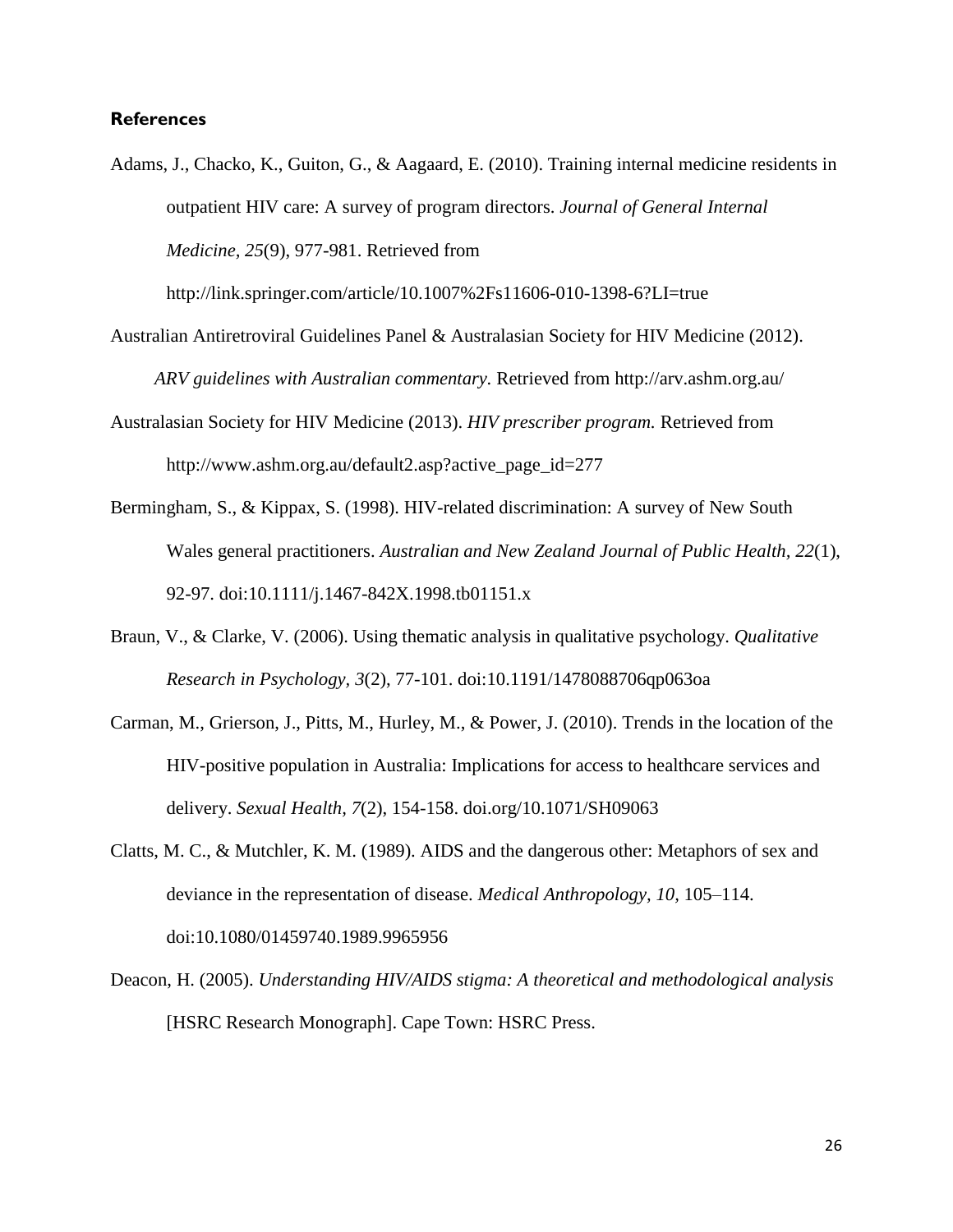- Defty, H., Smith, H., Kennedy, M., Perry, N., & Fisher, M. (2010). GPs' perceived barriers to their involvement in caring for patients with HIV: A questionnaire-based study. *British Journal of General Practice, 60,* 348-351. doi[:10.3399/bjgp10X501840](http://dx.crossref.org/10.3399%2Fbjgp10X501840)
- Gerbert, [B.](http://search.proquest.com/docview.lateralsearchlink:lateralsearch/sng/author/Gerbert,+B/$N?t:ac=17583403&t:cp=maintain/resultcitationblocks), [Bronstone, A.](http://search.proquest.com/docview.lateralsearchlink:lateralsearch/sng/author/Bronstone,+A/$N?t:ac=17583403&t:cp=maintain/resultcitationblocks), [Clanon, K.](http://search.proquest.com/docview.lateralsearchlink:lateralsearch/sng/author/Clanon,+K/$N?t:ac=17583403&t:cp=maintain/resultcitationblocks), [Abercrombie, P.](http://search.proquest.com/docview.lateralsearchlink:lateralsearch/sng/author/Abercrombie,+P/$N?t:ac=17583403&t:cp=maintain/resultcitationblocks), & [Bangsberg, D.](http://search.proquest.com/docview.lateralsearchlink:lateralsearch/sng/author/Bangsberg,+D/$N?t:ac=17583403&t:cp=maintain/resultcitationblocks) (2000). Combination antiretroviral therapy: Health care providers confront emerging dilemmas. *AIDS Care, 12*(4), 409-421. doi:10.1080/09540120050123819
- Gilman, S. (1988). *Disease and representation: Images of illness from madness to AIDS*. London: Cornell University Press.
- Goffman, E. (1963). *Stigma: Notes on the management of spoiled identity*. London: Penguin Books.
- Herek, G., & Glunt, E. (1988). An epidemic of stigma: Public reactions to AIDS. *American Psychologist, 43*(11), 886-891. doi[:10.1037/0003-066X.43.11.886](http://psycnet.apa.org/doi/10.1037/0003-066X.43.11.886)
- Hutton, V., Misajon, R., & Collins, F. (2013). Subjective wellbeing and 'felt' stigma when living with HIV. *Quality of Life Research, 22*(1), 65-73. doi:10.1007/s11136-012-0125-7
- Kinsler, J., Wong, M. D., Sayles, J. N., Davis, C., & Cunningham, W. E. (2007). The effect of perceived stigma from a health care provider on access to care among a low-income HIVpositive population. *AIDS Patient Care and STDs, 21*(8), 584-592. doi:10.1089/apc.2006.0202
- Kopacz, D. R., Grossman, L. S., & Klamen, D.L. (1999). Medical students and AIDS: Knowledge, attitudes and implications for education. *Health Education Research, 14*(1), 1-6. doi:10.1093/her/14.1.1
- Lawlor, A., & Braunack-Mayer, A. (2004). Doctors' views about the importance of shared values in HIV positive patient care: A qualitative study. *Journal of Medical Ethics, 30,* 539-543. doi:10.1136/jme.2002.001560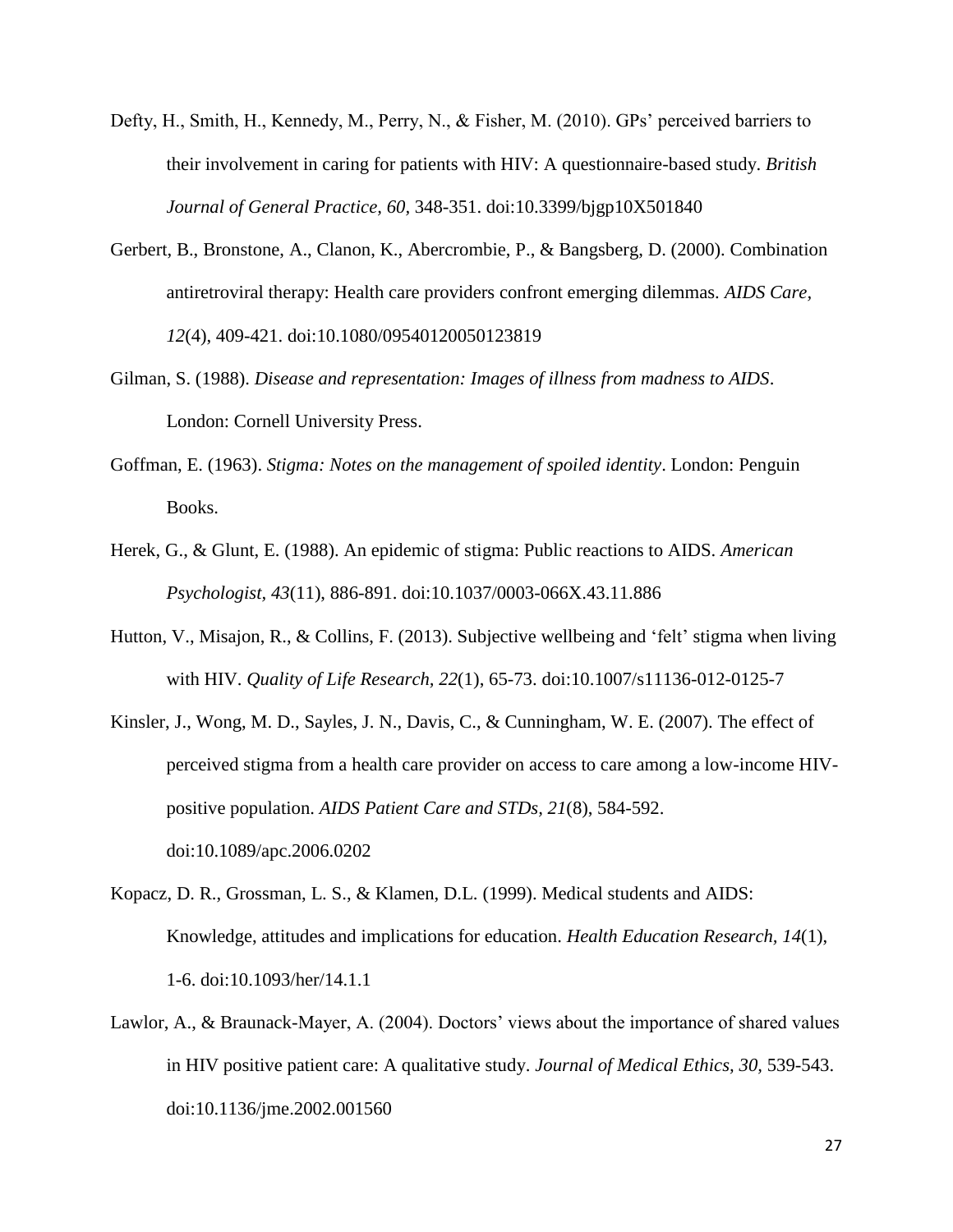- Lowth, A., Yallop, S., Reid, J., & Fitzgerald, M. (1999). Looking beyond the optimism surrounding new treatments: Issues for HIV service providers and people living with AIDS. *Australian Social Work, 52(*3), 31-36. doi:10.1080/03124079908414133
- Mallinson, K., Rajabiun, S., & Coleman, S. (2007). The provider role in client engagement in HIV care. *AIDS Patient Care and STDs, 21*(s1), S77-S84. doi:10.1089/apc.2007.9984
- Mallitt, K-A., Jansson, J., Crooks, L., McGuigan, D., Wand, H., & Wilson, D. (2012). Demand for HIV clinical services is increasing in Australia but supply is decreasing. *Sexual Health, 10*(1), 43-46. doi: [http://dx.doi.org/10.1071/SH12051](https://mail.unsw.edu.au/owa/redir.aspx?C=Uf_h1xZi_E6drmNxi_YoBUSVr7ol2c8IyUogrMwtynVH32GvMOOdFkNyQ2PjyiGFcZTkEgO9pM0.&URL=http%3a%2f%2fdx.doi.org%2f10.1071%2fSH12051)
- Martin, J. E., & Bedimo, A. L. (2000). Nurse practitioner, nurse midwife and physician assistant attitudes and care practices related to persons with HIV/AIDS. *Journal of the American Academy of Nurse Practitioners, 12*(2), 35-41. doi:10.1111/j.1745-7599.2000.tb00281.x
- McCann, T. V. (1997). Willingness to provide care and treatment for patients with HIV/AIDS. *Journal of Advanced Nursing, 25,* 1033-1039. doi:10.1046/j.1365- 2648.1997.19970251033.x
- McCann, T. V. (1999). Reluctance amongst nurses and doctors to care for and treat patients with HIV/AIDS. *AIDS Care, 11*(3), 355-359. doi:10.1080/09540129947974
- Morin, M., Obadia, Y., Moatti, J-P., & Souville, M. (1995). Commitment, value conflict and role strains among French GPs in care for HIV positive patients. *AIDS Care, 7*(Suppl. 1), S79- S83. doi:10.1080/09540129550126867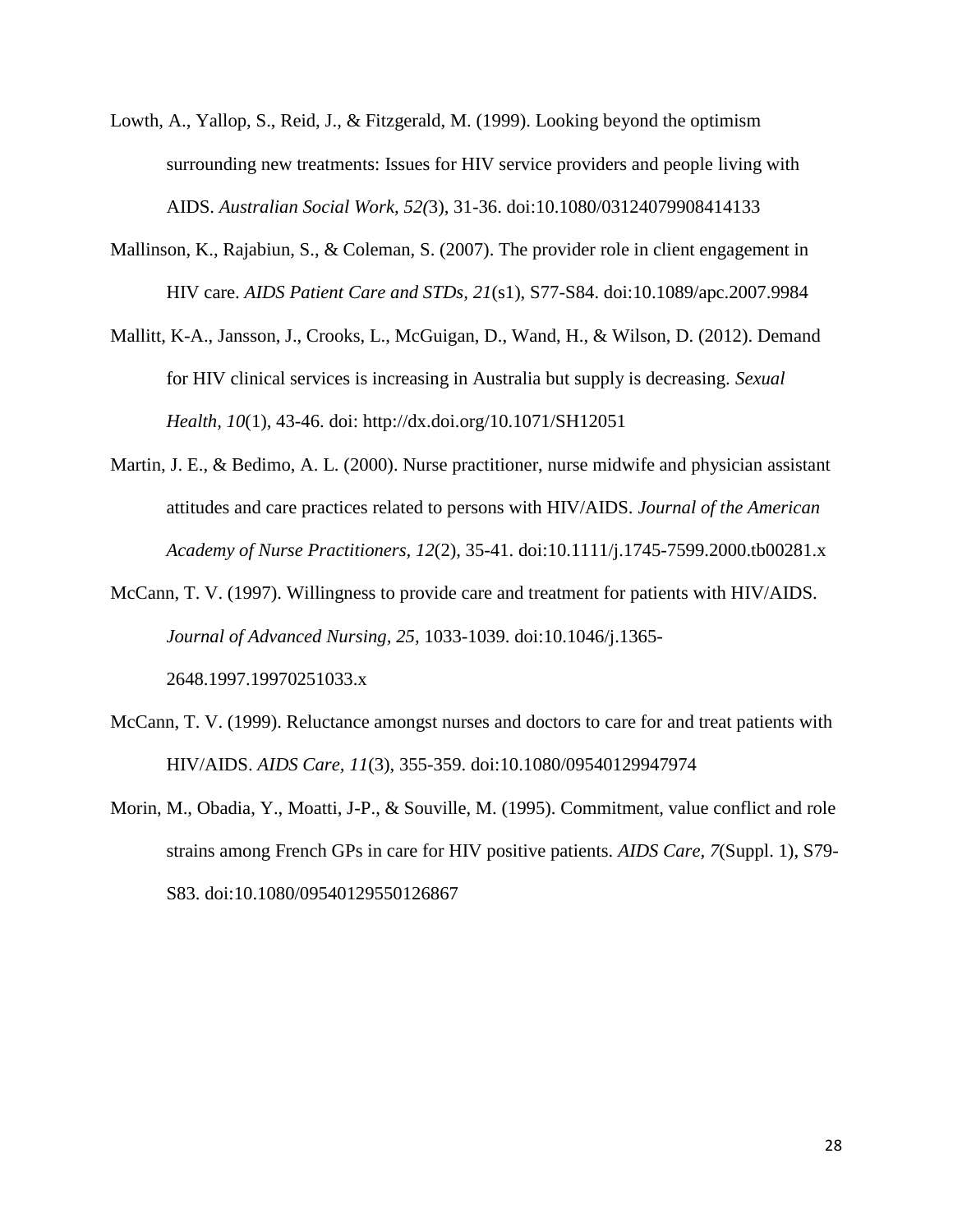- Newman, C. E., de Wit, J. B. F., Kippax, S. C., Reynolds, R. H., Canavan, P. G., & Kidd, M. R. (2012). The role of the general practitioner in the Australian approach to HIV care: Interviews with 'key informants' from government, non-government and professional organisations. *Sexually Transmitted Infections, 88,* 132-135. doi:10.1136/sextrans-2011- 050130
- Newman, C. E., Kidd, M. R., de Wit, J. B. F., Reynolds, R. H., Canavan, P. G., & Kippax, S. C. (2011). What moves a family doctor to specialise in HIV? Interviews with Australian policy key informants. *Culture, Health & Sexuality, 13*(10), 1151-1164. doi:10.1080/13691058.2011.607904
- Patsdaughter, C., Grindel, C., O'Connor, C., & Miller, K. (1999). Students' decisions to select HIV services for clinical experiences. *Nurse Educator, 24*(3), 35-39. Retrieved from http://journals.lww.com/nurseeducatoronline/Abstract/1999/05000/Students\_\_Decisions\_t o\_Select\_HIV\_Services\_for.14.aspx
- Pell, C., Donohoe, S., & Conway, D. (2008). Health care services for men who have sex with men in different Australian states and territories since the emergence of HIV. *Sexual Health, 5*(2), 161-168.
- Persson, A., Barton, D., & Richards, W. (2006). *Men and women living heterosexually with HIV: The Straightpoz study, volume 1.* Sydney: National Centre in HIV Social Research, the University of New South Wales.

http://nchsr.arts.unsw.edu.au/pdf%20reports/Straightpoz.pdf

Persson, A., Richards, W., Barton, D., & Reakes, K. (2009). *Men and women living heterosexually with HIV: The Straightpoz study, volume 2.* Sydney: National Centre in HIV Social Research, the University of New South Wales. http://nchsr.arts.unsw.edu.au/pdf%20reports/Straightpoz2.pdf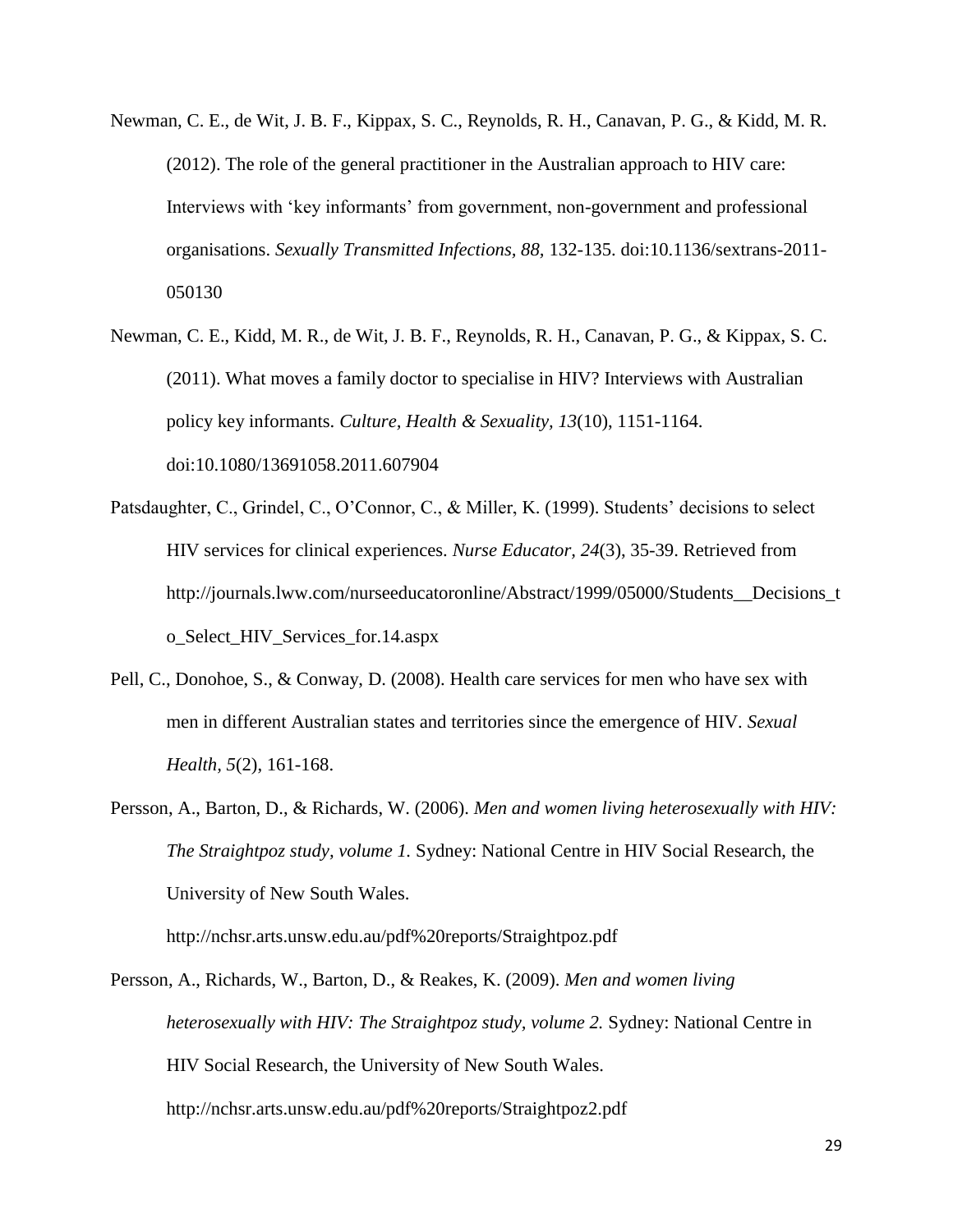- Reece, M., Tanner, A., Karpiak, S., & Coffey, K. (2007). The impact of HIV-related stigma on HIV care and prevention providers. *Journal of HIV/AIDS & Social Services, 6*(3), 55-73. doi:10.1300/J187v06n03\_05
- Roberts, K. J. (2002). Physician-patient relationships, patient satisfaction, and antiretroviral medication adherence among HIV-infected adults attending a public health clinic. *AIDS Patient Care and STDs*, *16*(1), 43-50. doi:10.1089/108729102753429398
- Rosengarten, M., Imrie, J., Flowers, P., Davis, M., & Hart, G. (2004). After the euphoria: HIV medical technologies from the perspective of their prescribers. *Sociology of Health & Illness, 26*(5), 575-596. doi:10.1111/j.0141-9889.2004.00406.x
- Sayles, J., Ryan, G., Silver, J., Sarkisian, C., & Cunningham, W. (2007). Experiences of social stigma and implications for healthcare among a diverse population of HIV positive adults. *Journal of Urban Health, 84*(6), 814-828. doi:10.1007/s11524-007-9220-4
- Siegel, K., & Lekas, H-M. (2002). AIDS as a chronic illness: psychosocial implications. *AIDS, 16,* S69–S76. Retrieved from http://journals.lww.com/aidsonline/Citation/2002/16004/AIDS\_as\_a\_chronic\_illness\_\_ps ychosocial.10.aspx
- Smith, D. M., & Mathews, C. (2007) Physicians' attitudes toward homosexuality and HIV: Survey of a California Medical Society – revisited (PATHH-II). *Journal of Homosexuality, 52*(3/4), 1-8. doi**:**10.1300/J082v52n03\_01
- Sontag, S. (1990[1989]). *Illness as metaphor* and *AIDS and its metaphors* (combined edition)*.* New York: Anchor Books, Doubleday.
- Treichler, P. (1987). AIDS, homophobia, and biomedical discourse: An epidemic of signification. *Cultural Studies, 1*(3), 263-305. doi**:**10.1080/09502388700490221